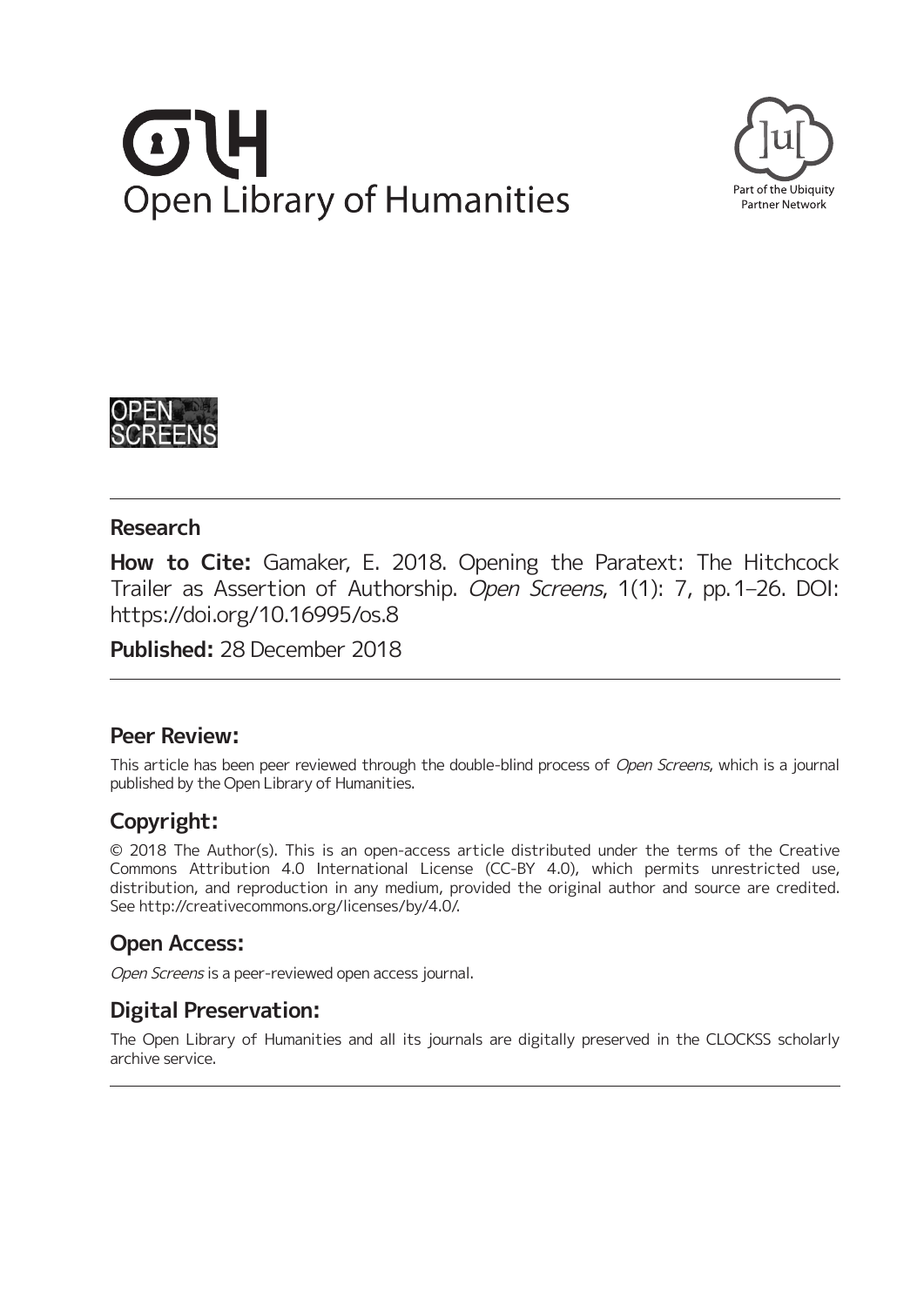

Gamaker, E. 2018. Opening the Paratext: The Hitchcock Trailer as Assertion of Authorship. Open Screens, 1(1): 7, pp. 1–26. DOI: https://doi. org/10.16995/os.8

### **RESEARCH**

# Opening the Paratext: The Hitchcock Trailer as Assertion of Authorship

### Elan Gamaker

University of Roehampton, London, GB elan.gamaker@roehampton.ac.uk

As a filmmaker who frequently enjoyed unusual artistic control over his output, Alfred Hitchcock was known for appearing not only in his films but also in their trailers. But while the studios understood that Hitchcock's appeal was a key part of his films' selling points, his role in such content was, for the most part, a corollary to the task of having to sell a motion picture. As the director's influence began to grow and his own sense of authorship began concomitantly to develop, in these trailers (filmic paratexts), Hitchcock, as the author argues, increasingly makes the case for his artistic intentions, mirroring the ambiguous and excessive style of his contemporaneous filmmaking in such promotional material. In so doing, Hitchcock promotes ostensibly 'closed texts' not open to interpretation while offering the potential for polysemantic renderings of such texts – opening the paratext. In this way, the trailer serves as both promotional product and critical (self-)appraisal, suggesting in the textual and paratextual construction of the Hitchcock trailer an intersection of the materialism of the commercial package and the abstraction of artistic ambition.

**Keywords:** Hitchcock; paratexts; trailers; film studies; Marnie

In early 1964, anticipating the US release of Alfred Hitchcock's *Marnie,* Universal Pictures had a film that, on paper, promised success given its star performers and director. Yet the studio felt nervous about how local audiences might receive their product.1 Given that the film features marital rape, cod-Freudian melodrama, kleptomania, prostitution and several indulgent subplots, their twitchiness in retrospect seems justified. It did not seem to help that *Marnie* came on the back of

<sup>&</sup>lt;sup>1</sup> Posters carried the somewhat baffling genre description of "Suspenseful Sex Mystery".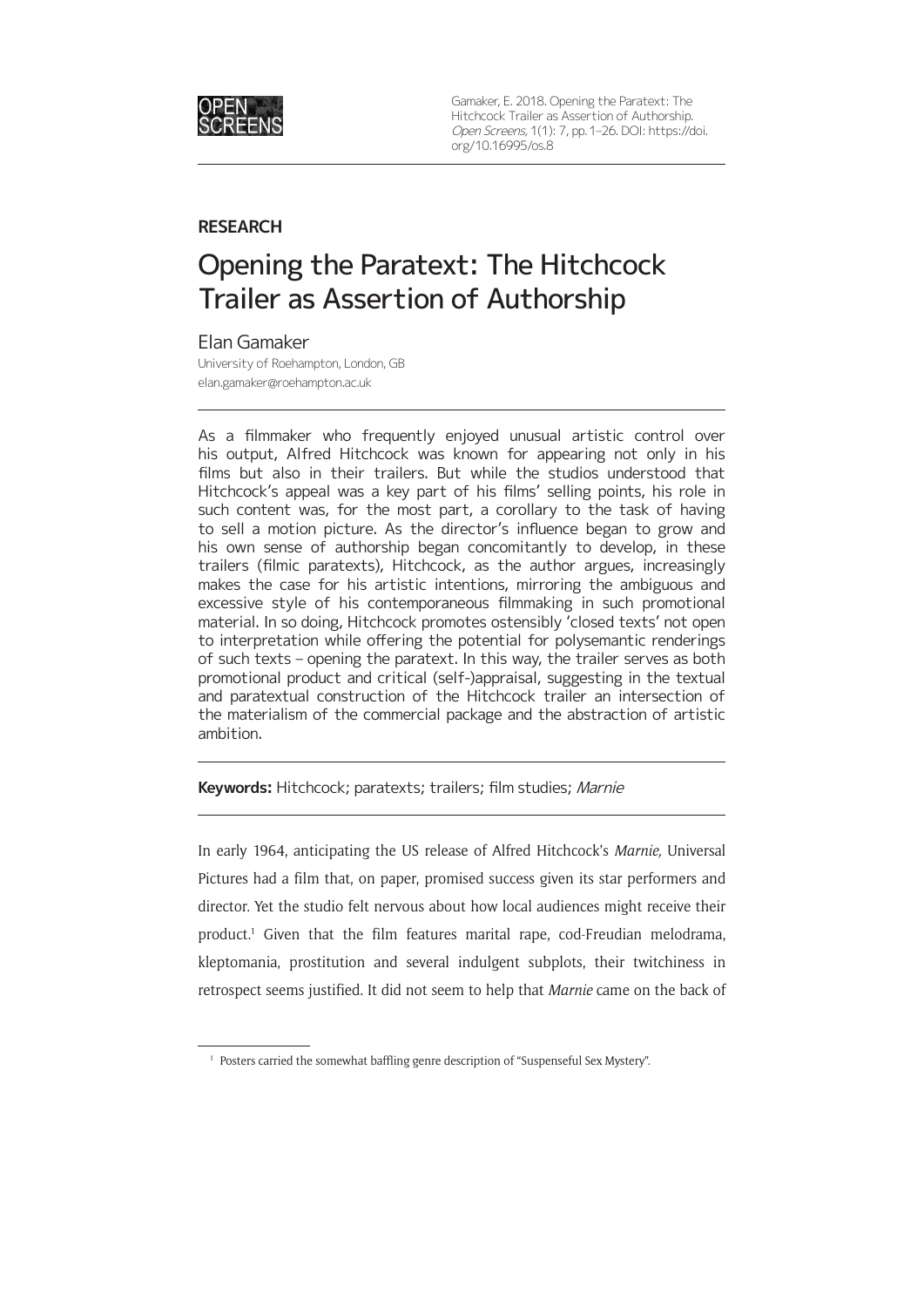a decade-long run that had taken in *Rear Window* (1954)*, To Catch a Thief* (1955), *The Trouble with Harry* (1955)*, The Man Who Knew Too Much* (1956)*, The Wrong Man* (1956)*, Vertigo* (1958)*, North by Northwest* (1959)*, Psycho* (1960) and *The Birds*  (1963). The studio was not merely dealing with a tranche of critical or commercial successes (and frequently both); it had also to contend with a marquee director who was, as Keith Johnston suggests, 'big enough to do what [he] wanted'. (2009, p. 167)

*Marnie* and its attendant publicity comes with Hitchcock at the peak of his powers: he was already enjoying unfettered artistic freedom and personal expression that had begun with his move to Paramount.<sup>2</sup> Thus, for the studio, its release marked the perfect storm of necessary banker and dangerously unrestrained *auteur* **–** and here I focus on the trailer of that film and others produced during Hitchcock's ascendant position given their symbolic role in this dynamic, and how they differ from trailers that precede and follow it (during which Hitchcock's influence was either on the rise or had begun to wane).<sup>3</sup>

In addition, the indulgences of Hitchcock's cinematic preoccupations – indeed those hallmarks *Cahiers du Cinéma* would use to label him as an *auteur* labouring under the Hollywood yoke *–* had increasingly come to characterise his work within the US studio system.<sup>4</sup> But these were not limited to his textual output: the director was already substantially involved in the production of his own trailers as well. Bearing in mind Hitchcock's position of near-infallibility and his control over the construction and dissemination of his content, in this article I propose that his excessive style

<sup>&</sup>lt;sup>2</sup> Decades of financial (and therefore creative) insecurity for Hitchcock came to an end with his signing of a Paramount contract in 1954. Here, agent and studio executive Lew Wasserman was 'able to escalate all the terms, protecting Hitchcock's independence and autonomy; improving his salary, expenses, and perks; and implementing profit and (finally) gross percentages that put Hitchcock on a par with any director in Hollywood.' McGilligan (2003, p. 478). This decade of relatively unimpeded creative and commercial freedom included work with other studios, such as MGM, from 1958. (p. 565)

<sup>&</sup>lt;sup>3</sup> Prior to 1960, Hitchcock's name appears frequently in trailers for his films, and the director appears in several trailers as himself, either through voiceover or in person. Such films include *Rear Window*  (1954) and *The Wrong Man* (1956).

<sup>4</sup> This canonisation did not seem to sit well with everyone. An *Evening News* critic of the time of *Marnie*'s release asked: 'Has high-brow [sic] praise in *Les Cahier* [sic] *du Cinéma* gone to his head?' Moral (2002, p. 164).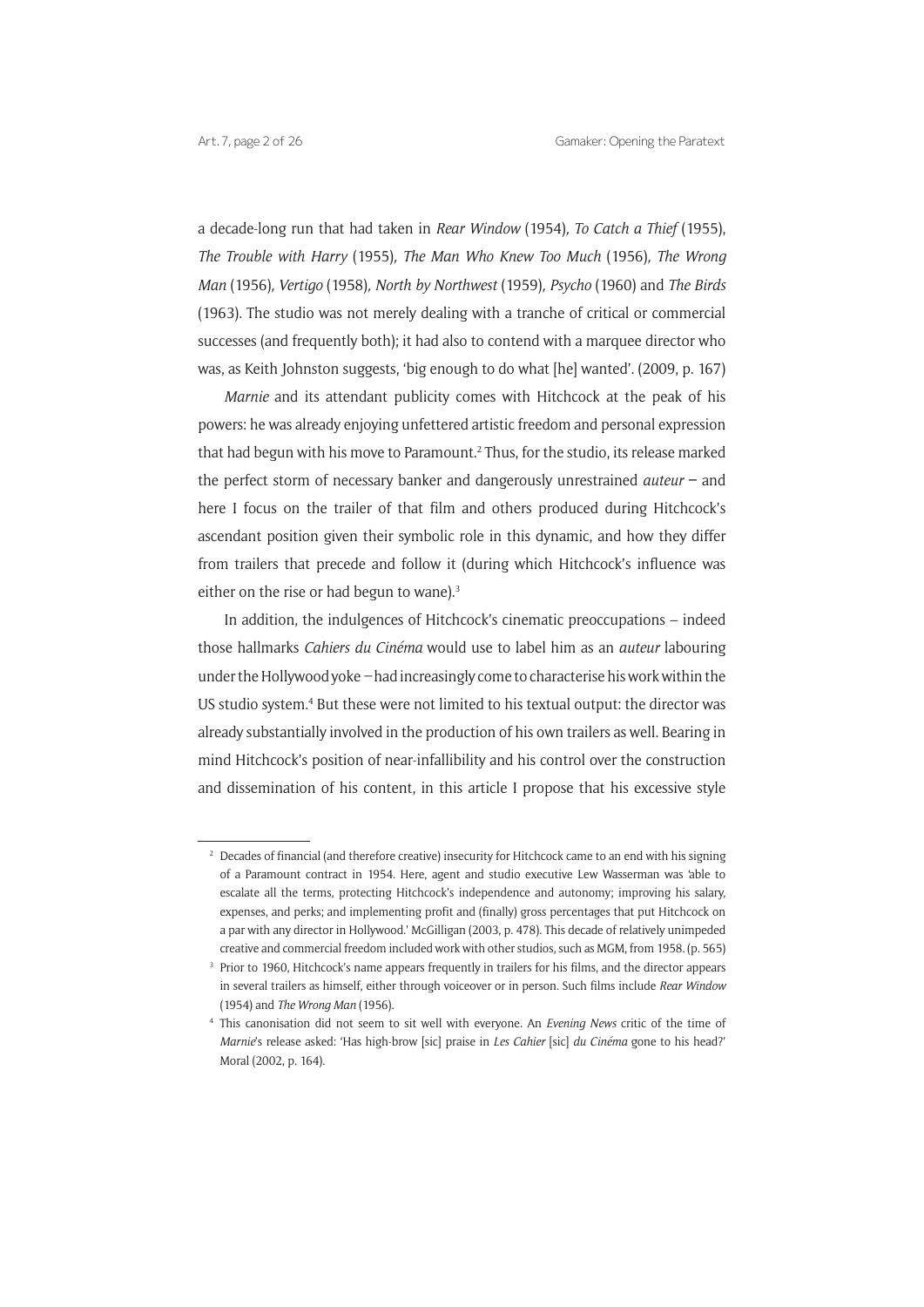extends to his promotional material and redefines for Hitchcock his role as artist through self-promotion and the potential for both digestion and interpretation of his work.

For this analysis I will use the terms open and closed text, as well as the term paratext. My use of open and closed texts is aligned with that proposed by Umberto Eco. For Eco, in an open text 'the role of its addressee [has not been] envisaged in the moment of its generation *qua text*' and 'whose foreseen interpretation is a part of its generative process.' (1979, p. 3). Conversely, the closed text is a text of 'unadulterable specificity'. (p. 49) It refers too to a theoretical perspective of intertextuality that rejects 'the idea of self-regulating text by emphasizing the crucial role intertextual factors play in the semantic actualization of a text.' (Klinger, 1989, p. 120) In short, the closed text has a predisposition to single interpretation, while the open text offers various or negotiated readings. Significantly, Eco also notes that open texts are 'reducing such as indeterminacy, whereas closed texts, even though aiming at eliciting a sort of 'obedient' cooperation, are in the last analysis randomly open to every pragmatic accident.' (1979, p. 7) Hitchcock trailers, I will argue, are such pragmatic accidents.

My use of the term paratext aligns most with Gérard Genette's definition, namely that it:

Offers the world at large the possibility of either stepping inside or turning back. [It is a] fringe, always the conveyor of a commentary that is authorial or more or less legitimated by the author [and] constitutes a zone between text and off-text, a zone not only of transition but also of *transaction*: a privileged place of a pragmatics and a strategy, of an influence on the public, an influence that – whether well or poorly understood and achieved – is at the services of a better reception for the text and more pertinent reading of it[.] (1997, p. 2)<sup>5</sup>

<sup>5</sup> For more on this usage, see Gérard Genette, *Paratexts* (1997).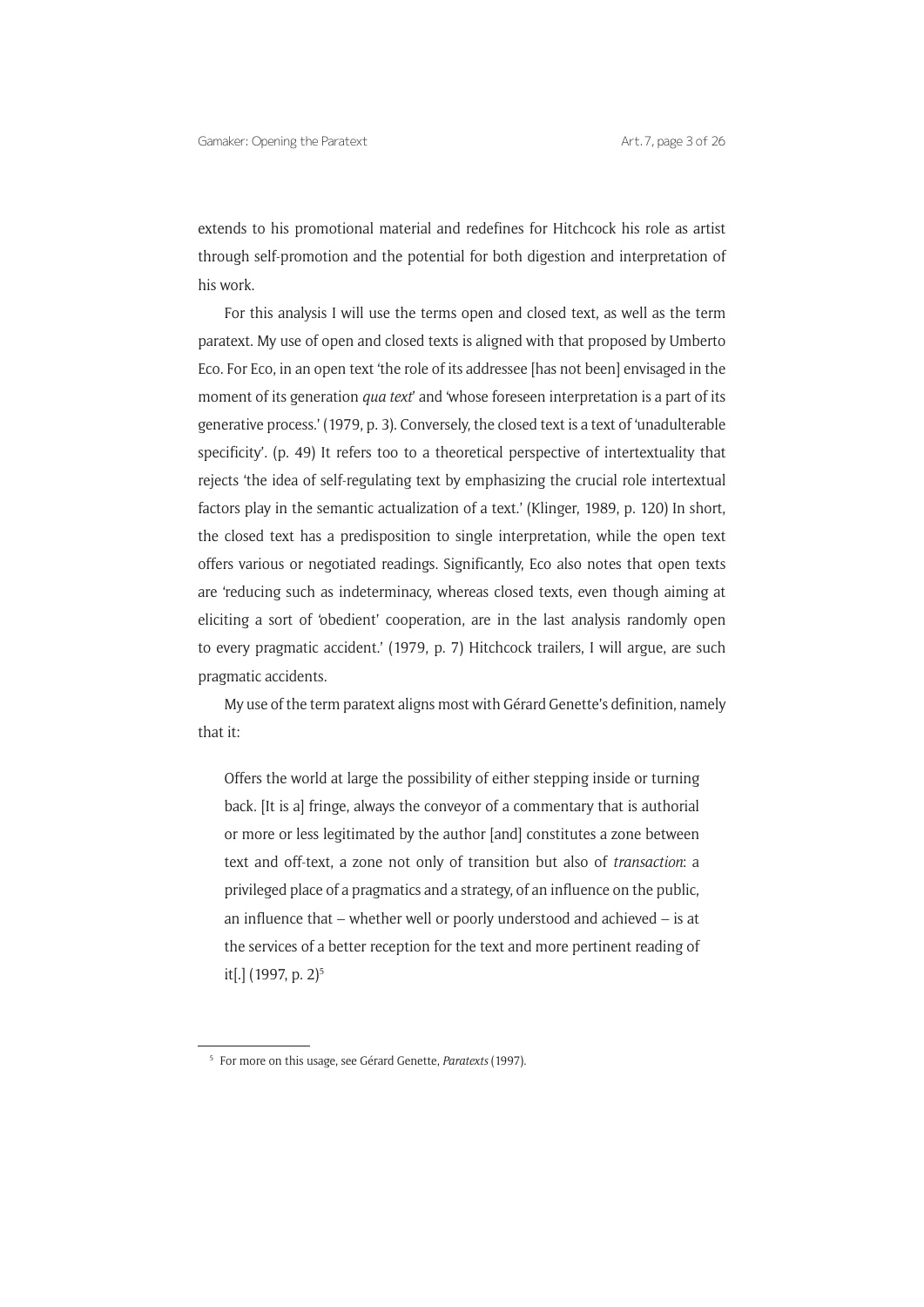The Hitchcock trailer, as assessed here, is such a transaction, where Hitchcock promotes closed texts while insinuating their openness. With such trailers I assert that he attempts to open the paratext – gradually and incrementally offering and encouraging a polysemantic rendering of ostensibly straightforward products.<sup>6</sup>

Somewhere between the director's penchant for controlling his audiences and the studio's proclivity to controlling their directors lies a creative-commercial dyad suggesting that Hitchcock was not merely concerned with how the public viewed his films. He was concerned, I argue, with how the public viewed him **–** and as such promoted his films by embodying their key paratexts, taking ownership in order to generate both audience size and artistic meaning at the same time. This ambiguity is a by-product of his self-expression and the thrust of this article: the use of the trailer by a filmmaker surreptitiously claiming authorship before it would later be bestowed upon him.7

### **'Mr Hitchcock Would Like to Say a Few Words to You'**

As a director involved in his own movie marketing, Alfred Hitchcock was a nonconformist Sella (2002). He seemed always to have an instinctive understanding of how 'commodification, as a systematic operation in mass culture, acts vitally on reception.' (Klinger, 1989, p. 5) Such understanding began with a conception of his appearance as visual product.<sup>8</sup> Beginning with the serial-format *Alfred Hitchcock Presents…* (1955–1962), Hitchcock always seemed comfortable in front of the camera. His straight-to-audience approach, along with a consistent and easily recognisable – one might argue branded – tone combining satire and dread, became his and the show's calling card. Hitchcock's partiality to self-publicity was certainly nothing new. As Robert Kapsis notes, as early as 1927 Hitchcock, in an open letter to the *London Evening News*, made clear that the director was 'the primary force in filmmaking'. (1992, p. 20) Crucially, this force was not, according to Hitchcock, merely a commercial

<sup>6</sup> It is worth noting that for several films listed here, more than one trailer was produced. The trailer to which I refer is therefore not necessarily the only such example, but has content apposite to this discussion, namely the paratextual product Hitchcock deployed for polysemantic style.

<sup>7</sup> For more on this theoretical context, see Hitchcock and Gottlieb (1997).

<sup>8</sup> The sub-heading above is the title text from the introduction to the trailer, hosted by Hitchcock, for *The Birds* (1963).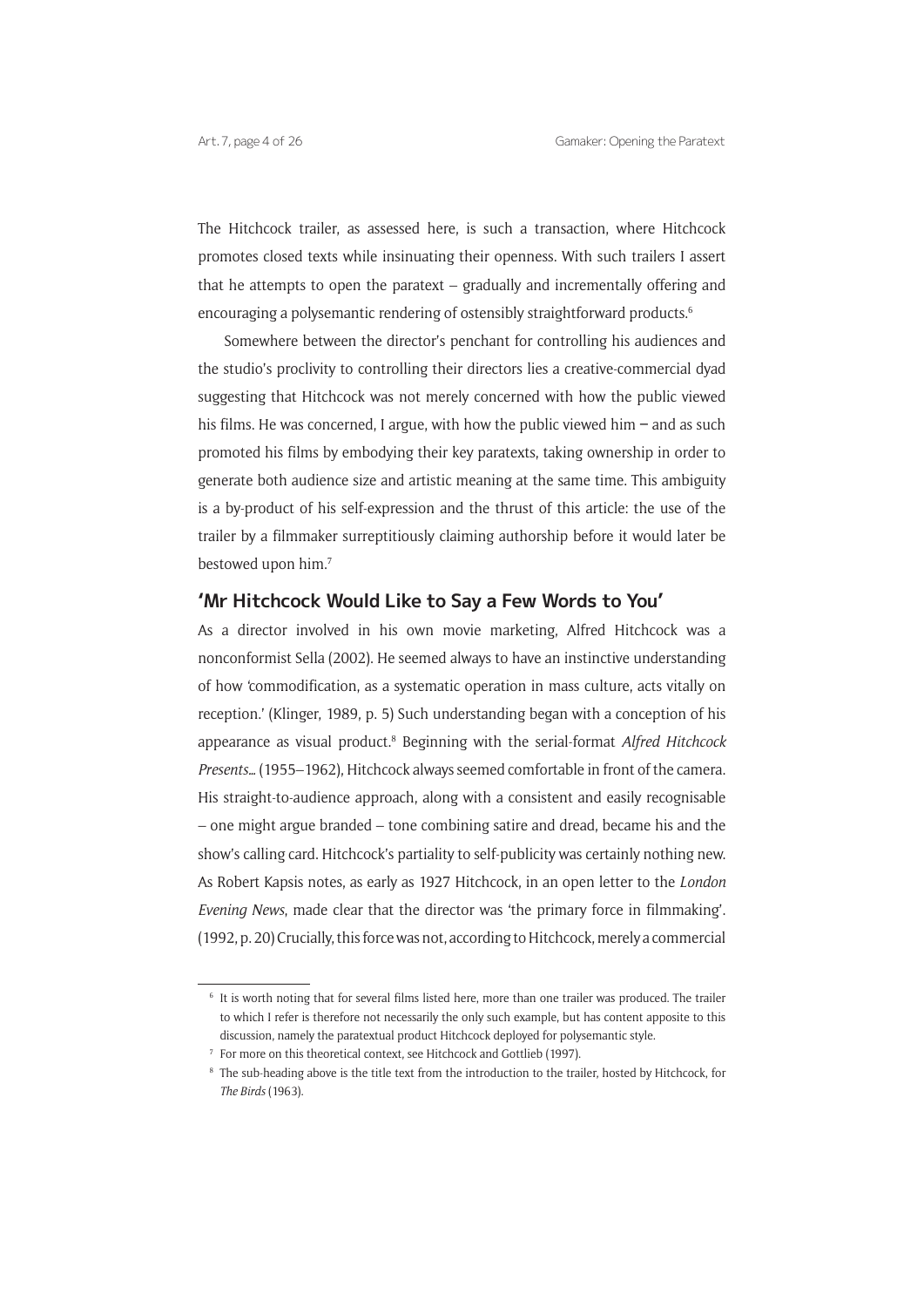one: the director 'already took himself quite seriously as an artist and recognized the potential of motion pictures as a significant art form.' (p. 20).

However, in spite of this early sense of creative self-promotion, Hitchcock's relationship with his ticket-buying audiences in Britain differed from the 'strong bond he would so diligently cultivate with American audiences during the 1950s.' (p. 21). It was in this period of his career that he 'used advance notices, press releases, staged interviews, and newspaper and magazine articles reportedly authored by himself to instruct audiences on what to expect in a typical Hitchcock feature film.' (p. 35–6). Kapsis's use of the terms 'instruct' and 'typical' are telling: Hitchcock's assumption of his role as instructor, and his understanding of what constituted his archetypal product, were established more than a decade before his move to Hollywood.

By the time of Hitchcock's arrival in California in the late 1930s, the generic trailer was already a well-established paratextual phenomenon, as was their intrinsic mendacity: they were seen as a necessary evil, 'those unbelievable concoctions designed to lure customers with adjectives and promises.' (D. W. C., 1936, p. 4).<sup>9</sup> In the post-war period such paratexts pushed this ethos, and were characterised by what Ambrose Heron refers to as 'big fonts proclaiming big things', a key part of a film's marketing package but a tactic primarily used to promote a film's genre and its on-screen star performers. (2011) While Hitchcock's name does not appear in any publicity material in the early stage of his career in the US, it does appear in voiceover for *Rebecca* (1940) and as a title as early as *Saboteur* (1942). Within a year, *Shadow of a Doubt* is marketed in the possessive: *Alfred Hitchcock's* (Kerzoncuf 2005). He had become a bankable director.

With his name thus woven into his films' commercial fabric, Hitchcock begins to become as integral to the trailers as he is to the films. While it is only his name (again in the possessive) that appears in the trailer for *Rope* (1948), it is, as Lisa Kernan notes, a trailer that departs from typical trailer formulas even as it uses a number of conventions. (2004, p. 112) The format includes James Stewart in character speaking directly to the audience and discussing the film over a series of publicity portraits

<sup>&</sup>lt;sup>9</sup> For a broader context of contemporaneous and current promotional policies in Hollywood, see Wernick (1991), pp. 263–268; and Marich (2005), pp. 8–12.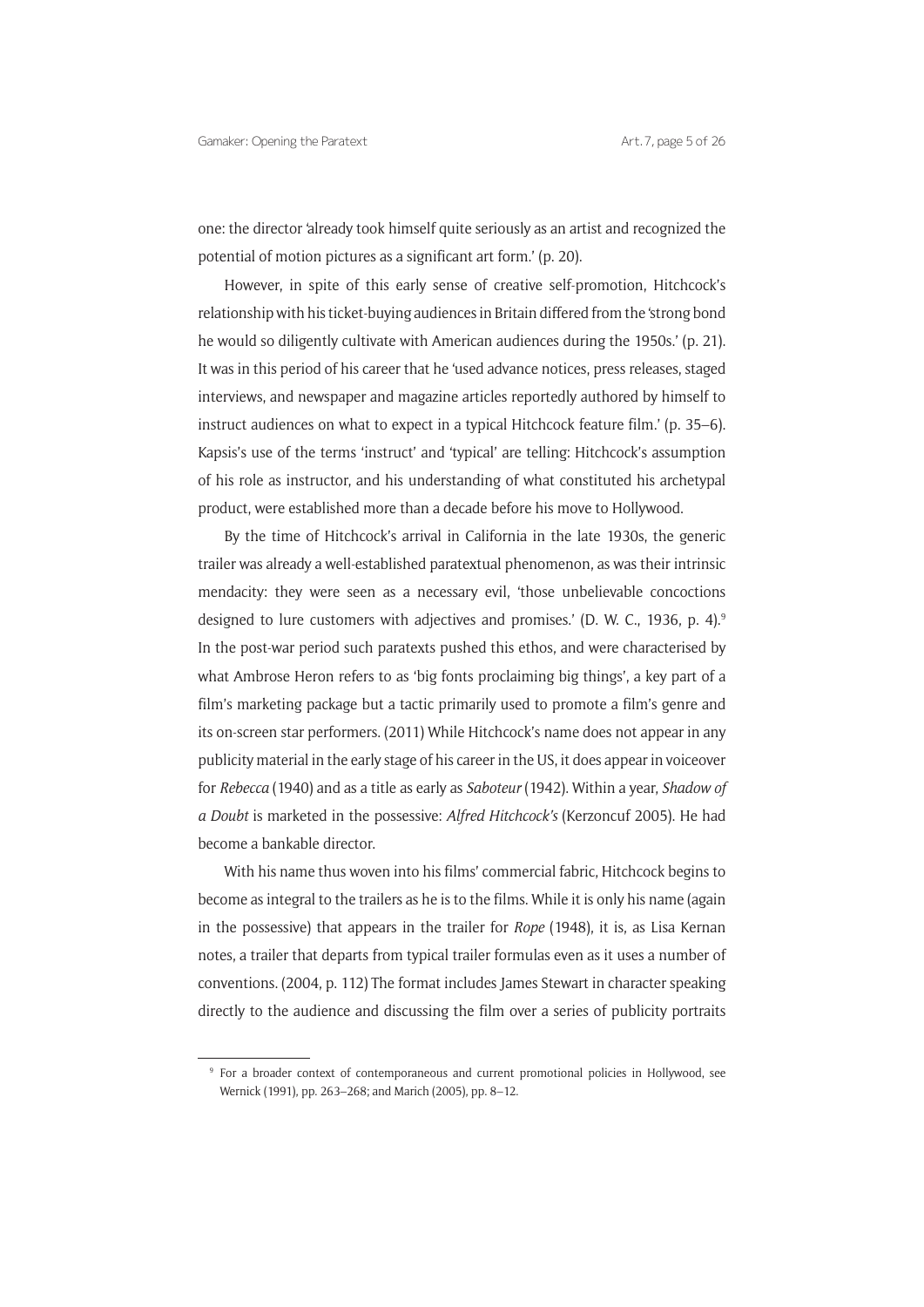of its cast, intercut with diegetic scenes and a quasi-journalistic title that reads *NEW YORK, ONE SPRING AFTERNOON*. Stewart here is both cinematic performer and performative product, and his 'semi-intradiegetic' (p. 113) voice-over is meant to jar audiences out of the happy mood of the preceding scene with its direct, almost accusatory address, as if we have seen something we were not supposed to. This method hints at a role later to be taken up by Hitchcock himself, where Hitchcock-asstoryteller offers greater efficacy of message delivery than does one of his subjects.<sup>10</sup>

Beginning with the trailer for *The Wrong Man* in 1956, Hitchcock begins to appear more substantially in paratextual products. In this scripted trailer, he narrates with his by-now familiar direct address to the audience: "Now I'd like you to meet an entirely different person." In so doing, he emphasises the scale of his involvement in a film stylistically different from contemporaneous genre pieces. *The Wrong Man* is an adaptation of a text based on a true story, yet its trailer foregrounds the director's rendering of such content. Hitchcock, aware of his status as one of the film's stars, is in this way what Johnathan Gray refers to as a 'generic signifier and intertext' (2010, p. 51), seamlessly connecting film-as-art to film-as-product. This is hardly without precedent in Hollywood merchandising, with stars often appearing 'as themselves' in trailers, but in those cases it might be argued that they are presented as *part* of the text rather than its originator.<sup>11</sup> This distinction is key to assessing Hitchcock's approach to the dissemination of his products.

For *North by Northwest*, a higher-budget, altogether glossier affair than *The Wrong Man*, MGM opted for traditional trailers without Hitchcock's contribution, but his presence in paratextual products remains: on official posters he appears as

<sup>&</sup>lt;sup>10</sup> Hitchcock was reputed to have had creative control of most of his trailers, and although this trailer was made by the Warner Bros. trailer department (which after 1940 had a contract with NSS as well but still produced trailers), we can assume that for the most part, Hitchcock made it. See Kernan (2004, p. 256, n36.).

<sup>11</sup> A notable contemporaneous example is the trailer for *Magnificent Obsession* (Douglas Sirk, 1954). Jane Wyman, the film's star, appears by picking up a copy of the film's source material – the Lloyd C. Douglas novel of the same name. Wyman talks about being "so thrilled to be have been selected" to appear in the film, but, in spite of Sirk's later canonical re-assessment (in the Hitchcock mould), the emphasis here is on the film's performers and its literary as opposed to cinematic author. The 'big font' title refers to Lloyd C. Douglas's *Magnificent Obsession.* Indeed, the trailer makes no mention of Douglas Sirk.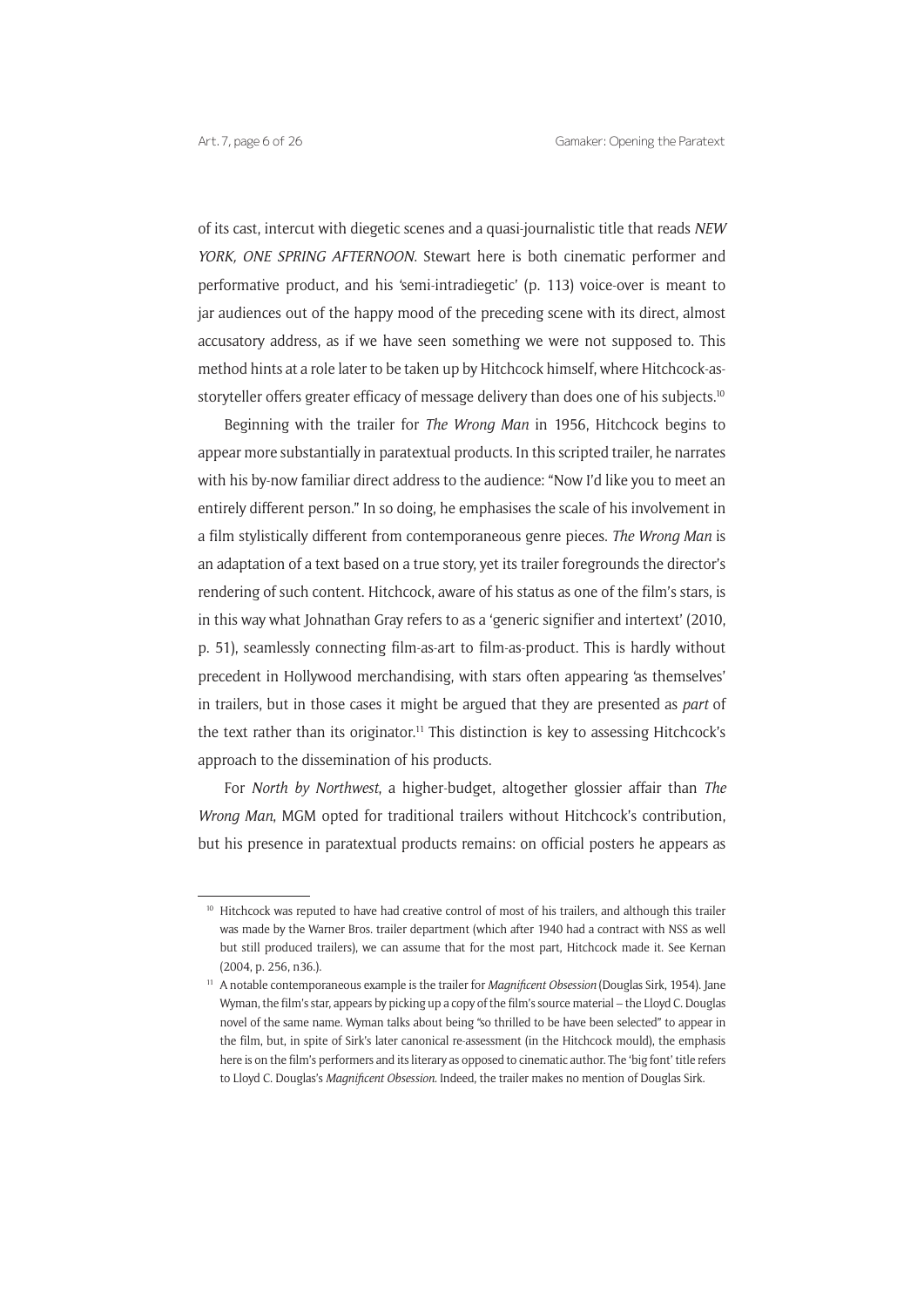a fifth head carved into the face of Mount Rushmore, site of the film's climax. The film's box office showing enhanced Hitchcock's growing prerogative to be involved in the marketing of his films from then on. (Heron, 2011) This is perhaps because Hitchcock seemed preternaturally to understand the role of the trailer as one of the 'epiphenomena' (Heath, 1977, p. 28) that are an inseparable part of the packaging of the film-as-product.

For *Psycho,* Hitchcock not only gave his name to the trailer, in many ways he *was* the trailer, and his screen presence has become almost indissoluble from the plethora of pop-cultural and connotative images *Psycho* has produced. He now had full creative and production control over the format, and appears in the work much like he did in his television hosting role: the *auteur* whose position of privilege is to be in on the dirty secret, his inimitable narrative tone inviting us to be terrified all the while remembering not to take such terror too seriously.<sup>12</sup>

The trailer for *Psycho* begins with a crane shot of Hitchcock in the now-famous backlot set for the Bates Motel. He stands in the establishment's atrium-like parking lot behind a title that reads: *The Fabulous Alfred Hitchcock is about to escort you… on a tour of the location of his new motion picture 'PSYCHO'.* Once more, the marketing of the film resists dropping its would-be audience into the film's murky and suffocating diegesis, instead drawing attention to itself as a film *(location, motion picture*) – and that film's maker before anything else. At the risk of his own unmasking, as Barbara Klinger notes, Hitchcock actively and self-consciously 'excorporates the text by activating and appropriating its elements.' (1989, p. 7) This activation has the result of blurring the line between text and paratext, if not entirely obliterating it.

The *Psycho* trailer barely mentions the film's genre, with Hitchcock comfortable initially to eschew composer Bernard Herrmann's jarring strings for jaunty music that serves only to reintroduce him as the film's creator – a tone apt to his irreverent delivery. It is only when Hitchcock tells us that this harmless-looking location has become "the scene of a crime" that this tone shifts to something resembling the genre of the product being sold, and Herrmann's composition is at last used.

<sup>&</sup>lt;sup>12</sup> Hitchcock's assistant Peggy Robertson notes that 'every Hitchcock picture was 99.9/100 Hitchcock. It was always Hitch, and the trailers worked the same way." Goodwin (1981, p. 87).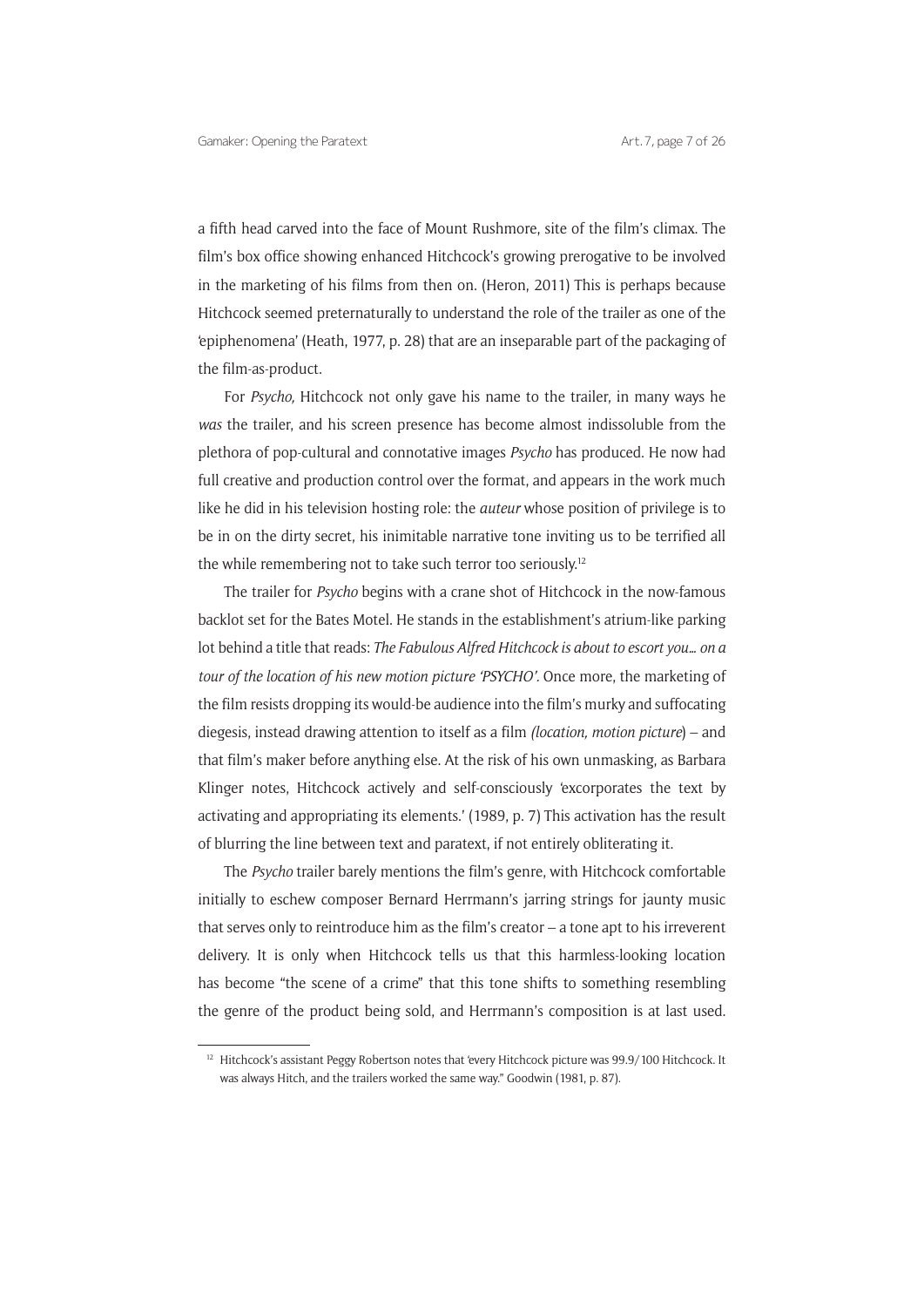Hitchcock reaches the famous Bates family home and reminds us that this is where the "most dire, horrible events took place". He refers to the film not only in past tense – contradicting the semantic tense of the trailer, whose province is the future – but almost as a form of historical record, edifying (his) fictional narrative to the position of reportage.

The director-as-host method here is unashamedly performative, an approach that for Hitchcock acts almost like an authorial interview with himself. For if he takes on the roles of interviewer and interviewee, he appeals not to the film's largest market – as the studio would have him do – but to his ideal viewer. This is because Hitchcock is subverting the ethos of the trailer, namely to trawl the depths of viewership through broad appeal. Instead, by employing 'cinematic detours or "digressions"' (Klinger, 1989, p. 4), he seeks to 'structure reception beyond textual boundaries' via 'social and intertextual agencies'. (Ibid.)

Indeed, Hitchcock structures this reception as he moves around the location like a tour guide: the jovial music recurs, never fully freeing us from the impudent presence of the man for whom this space is both workplace and playground. In so doing, Hitchcock begins to dovetail product and producer as he will in trailers to come, described later. But, limited to text and originator-of-text, this trailer contains relatively little of Hitchcock's creative-intellectual motivation. The switch between two methods of instruction balances at once the text and the ownership of that text, an oscillation that exists paradigmatically within a closed text. And later trailers go on to offer this between two texts: closed and open, co-existing in the same commercialconceptual universe.

Three years later comes *The Birds,* an adaptation of the Daphne du Maurier novel that remains, given its glossy presentation, largely a closed text (Du Maurier 2004)*.*  Rather than laying out Hitchcock's creative objectives, it reconfirms the cycle of Hitchcock appearing in his own trailers and, with his controller-director status now recognised, develops into a form of personal product placement: establishing and re-establishing the brand of 'the Hitchcock film', where 'the exposure effect' of such product placement is, Elizabeth Cowley argues, 'facilitated by repetition' (in Shrum, 2012). But the trailer does come at a time when Hitchcock's 'desire to be accepted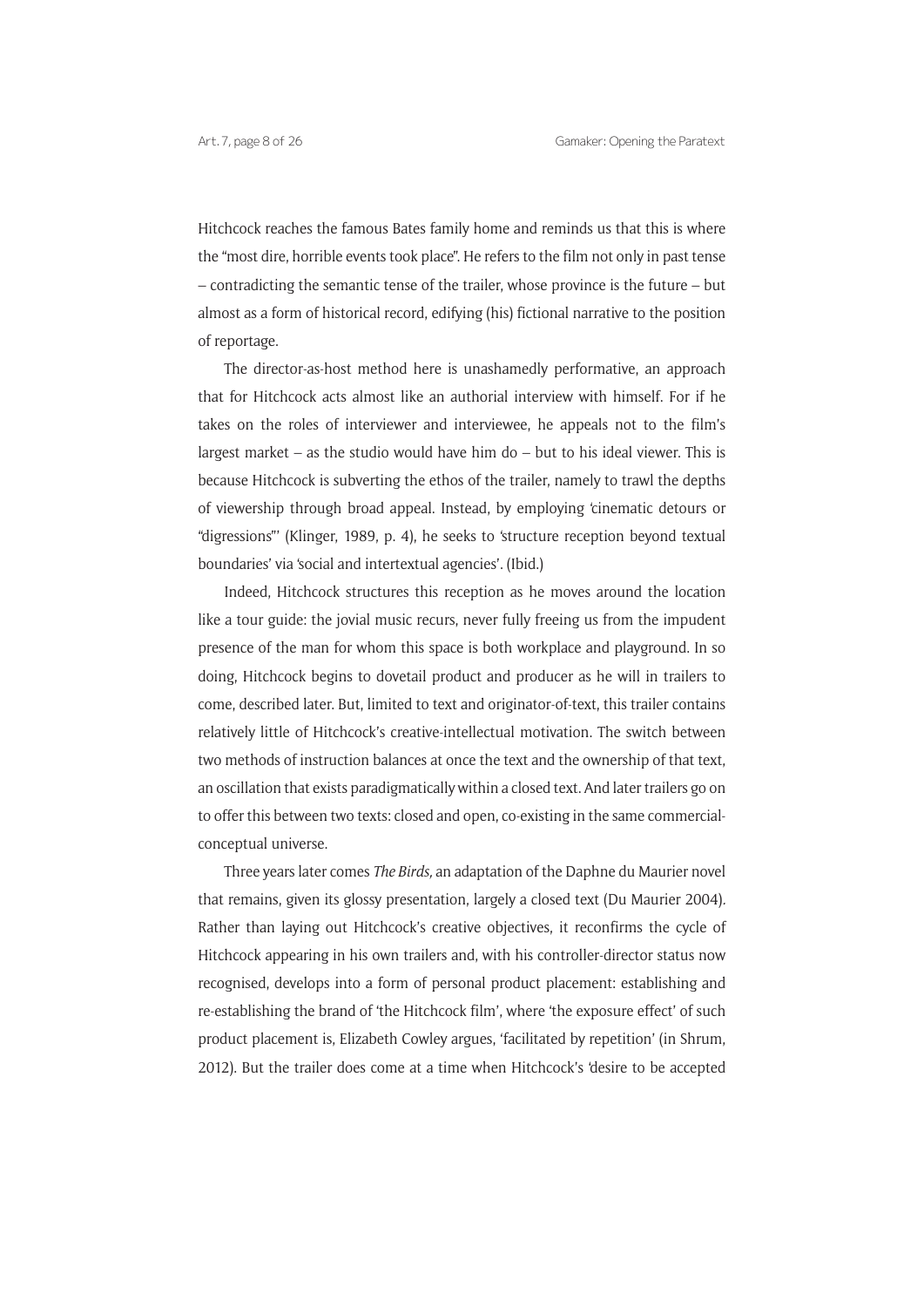by both mass and elite audiences' (Kapsis, 1992, p. 82) is at its greatest. This was not merely a case of the studios promoting Hitchcock as 'the real star' (p. 83) of *The Birds.*  Hitchcock made it clear that he 'did not want the advertising and publicity for the film to create the impression that [it] was just another film dealing exclusively with the killing of human beings.' (p. 85). For Hitchcock, this was a more important film artistically: it was a 'more elevating film than *Psycho.*' (Ibid.)

The trailer features Hitchcock once more introducing himself, and this time what he calls his "latest lecture" about birds and their relationship with humankind. Again, the tone is decidedly and inappropriately tongue-in-cheek: Hitchcock describes birds as "our good friends". This is of course Hitchcock at his most ironic: his soothing words are counterpointed by images of humans abusing birds in different ways. Hitchcock downplays the film's narrative diegesis in favour of its predominant theme. He does not merely present *The Birds*; he positions himself politically on the side of the film's collective antagonist by reminding himself that it is humans, as aggressors against nature, who have had it coming. It is high time, he seems to be saying, that the birds exacted their revenge on us for our consistent brutality. If the wrongfully accused protagonist is a Hitchcockian familiar, here the director comes to the defence of the wrongfully accused antagonist: innocent birds driven to the edge by hostile *homo sapiens*. This is moralistic and interpretive and – save for the film's apocalyptic ending – a diversion from the primary aim of the film's funders, namely to sell the film with shock tactics.

It is an example of the closed text made open not through ambiguity per se, but with the potential for inverting the hero-villain duality, and thus offering a momentary opening of the closed text: eschewing this inversion for a sublimation of narrative and theme into an expression of ideas. By emphasising theme over narrative, Hitchcock intimates that the trailer might act as harbinger of artistic assertion*.* 

From *Psycho* onwards, these trailers have a unifying style: Hitchcock's appearance as 'host', a tonal hybrid of *auteur* irony and generic mood, and a revelation of the product not just as a narrative that suspends belief but as the result of the craft of a cinematic producer, where it is the film itself rather than the entertainment made manifest. But pre-*Marnie* trailers differ in that their methodology works principally as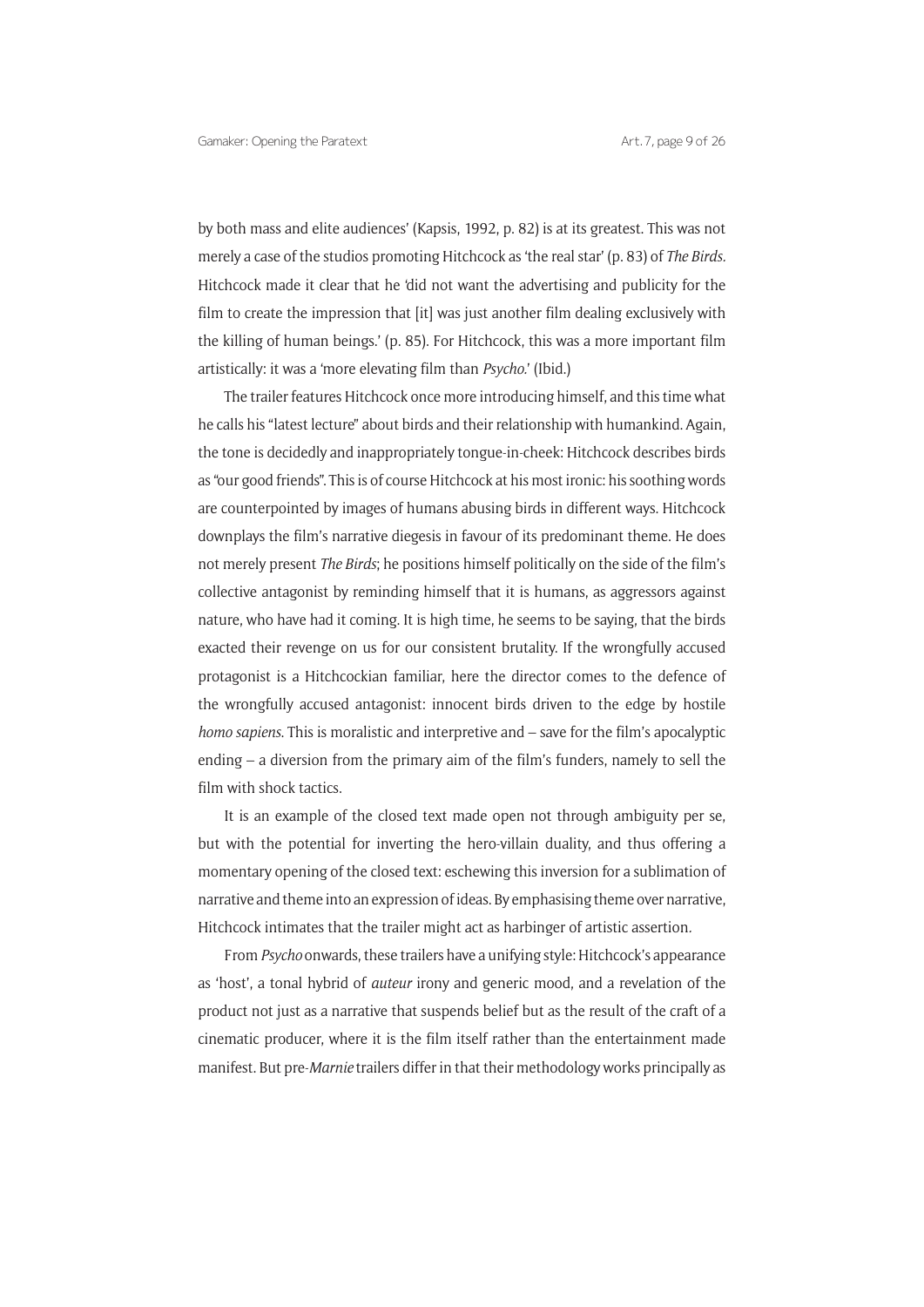paratext, or 'texts that accompany a text as part of its dissemination.' Klinger (1989, p. 4) They sell Hitchcock films without resembling or entirely revealing their secrets – closed paratexts for closed texts. However, from the paratextual materials of his works following *The Birds* there is a palpable shift in his 'allegiance from the general public to a more elitist and or intellectual audience.' (Kapsis, 1992, p. 67) And, in *Marnie*, this reaches its height as Hitchcock's excessive style begins to render his text open. The resultingly open paratext, with Hitchcock as originator, offers clues to this openness: the director is no longer the stand-in journalistic host – he becomes the self-reflexive witness to his own artistic immoderations.

### **Excess as polysemantic style**

The most commonly used *Marnie* trailer begins with a shot of Hitchcock atop a camera crane, with the studio's publicity-friendly director-star once more as *de facto* narrator*.*  As the crane descends, Bernard Herrmann's lush instrumentation accompanies Hitchcock's straight-to-camera introduction, his Leytonstone accent clipped at the edges by a Californian twang. "How do you do?" he asks, "I am Alfred Hitchcock and I'd like to tell you about my latest motion picture, *Marnie*, which will be coming to this theatre soon." Then, flush with self-confidence and unapologetic to the point of tactlessness, without skipping a beat he continues: "*Marnie* is a very difficult film to classify. It is not *Psycho*. Nor do we have a horde of birds flapping about pecking at people willy-nilly." In just two sentences, Hitchcock has succeeded in talking up his oeuvre under the assumption that it has entered popular consciousness, all the while debunking his work and making a mockery of film publicity by wantonly making the very trailer in which he appears instantly redundant.13

And then: "We do have two very interesting human specimens: a man and a woman. One might call *Marnie* a 'sex-mystery'. That is, if one used such words. But it is more than that. Perhaps the best way to tell you about the picture is to show you a few scenes." The planting of the term 'sex-mystery' in the minds of 1960s audiences

<sup>&</sup>lt;sup>13</sup> "Such was Hitchcock's elevated status at this point – note how he literally ascends from a lofty position at the beginning – that he could refer to his previous films with the expectation that the general audience would know what he was talking about." Heron (2011).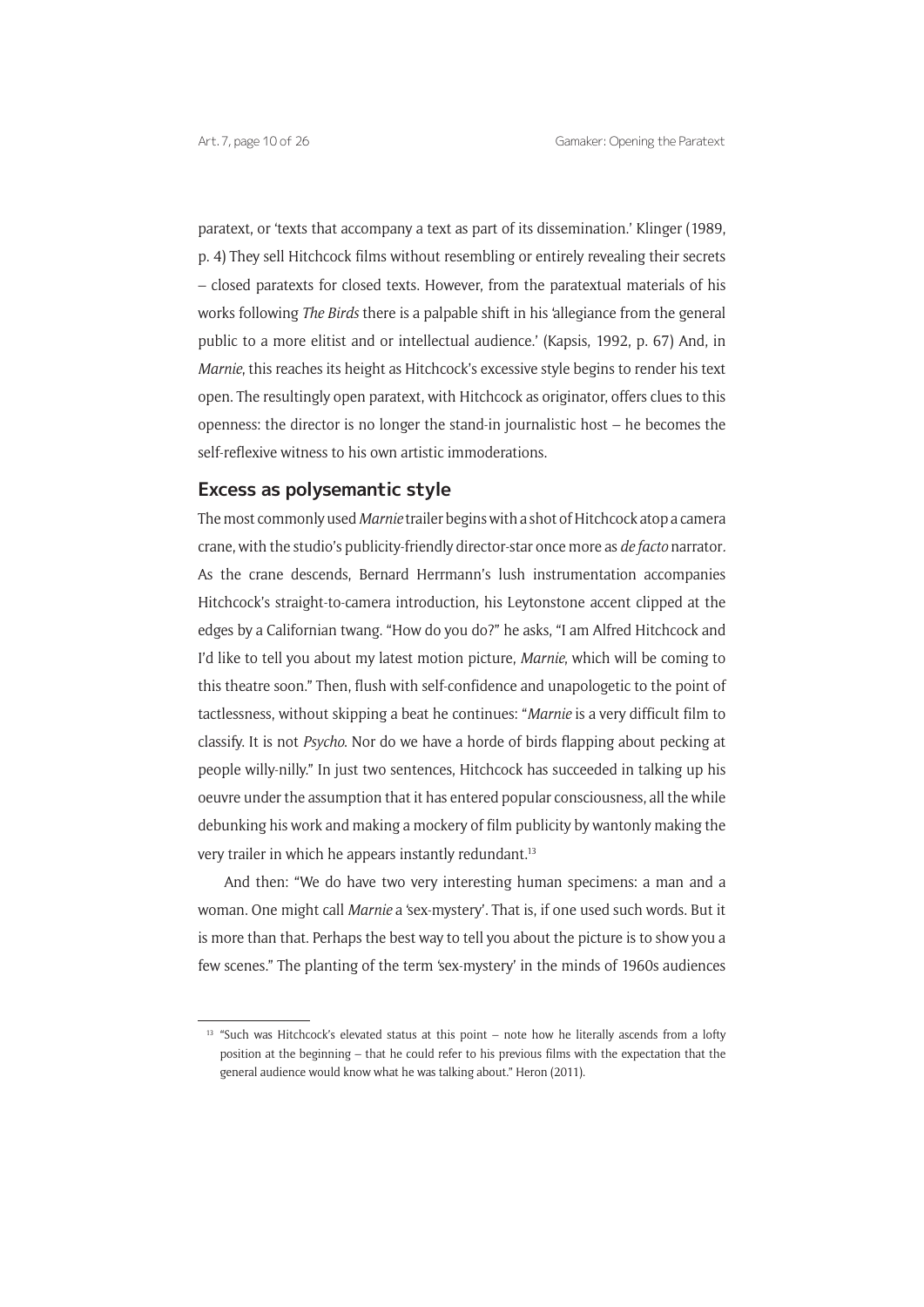cannot be underestimated, painting the scenes that follow with the brush of a genre not yet imagined – and attempting to apply a new taxonomy to a well-worn marketing product, one that by now includes Hitchcock himself. By reclassifying, Hitchcock declassifies.

"This is Mark, coming down the stairs of his family home outside Philadelphia," Hitchcock continues somewhat unhelpfully over images of what he describes: Sean Connery descending a staircase. "He is a thoughtful man, dark and brooding," the director explains, as Connery looks at the camera in his churlish, insouciant way. It is footage shot exclusively for the trailer; a revival of the Hollywood star 'playing themselves'. "He is, in a sense, a hunter."

"And this is what he is hunting." Cue a pair of similarly commodified legs, the kind of legs Hitchcock made his province, in a grey pencil skirt moving down a more workaday staircase. "Marnie – seeing her in her mother's modest house, one wonders how two such different people could cross paths." Tippi Hedren is revealed, Hitchcock's objectified "this", similarly breaking the fourth wall with arms folded in dilettantish defiance. "It was certainly not Marnie's idea." We cut to Marnie in less glamorous guise stealing wads of cash from an office safe. "Marnie was going about her own business like any normal girl," Hitchcock smirks, now painfully wry and selfdeprecating in the seemingly limitless comprehension of his own sense of dramatic irony. "Happy. Happy. Happy."

We return to Sean Connery's patriarchal Mark Rutland, glowering at Marnie from behind his desk, a backlot storm crashing behind his expensive drapes. "Suddenly into this colourful life comes Mark." Next, we see Marnie's irrational reaction to lightning, and the natural conclusion of the man who must possess his female partner: "At first, he didn't know what to make of Marnie." Marnie screams, a Hitchcockian blonde as the director would have her: gleefully in peril and torment. "She does seem a rather excitable type. What would account for this strange behaviour?" This, as with the *Psycho* trailer, is a faux-investigation made with the cover of crude wit: "Has she just realised that she forgot her umbrella?" The lightning flashes red now, a moment of potentially alienating and excessive style not usually included in a trailer. "The colours! Stop the colours!" Marnie wails. Mark: "What colours?" The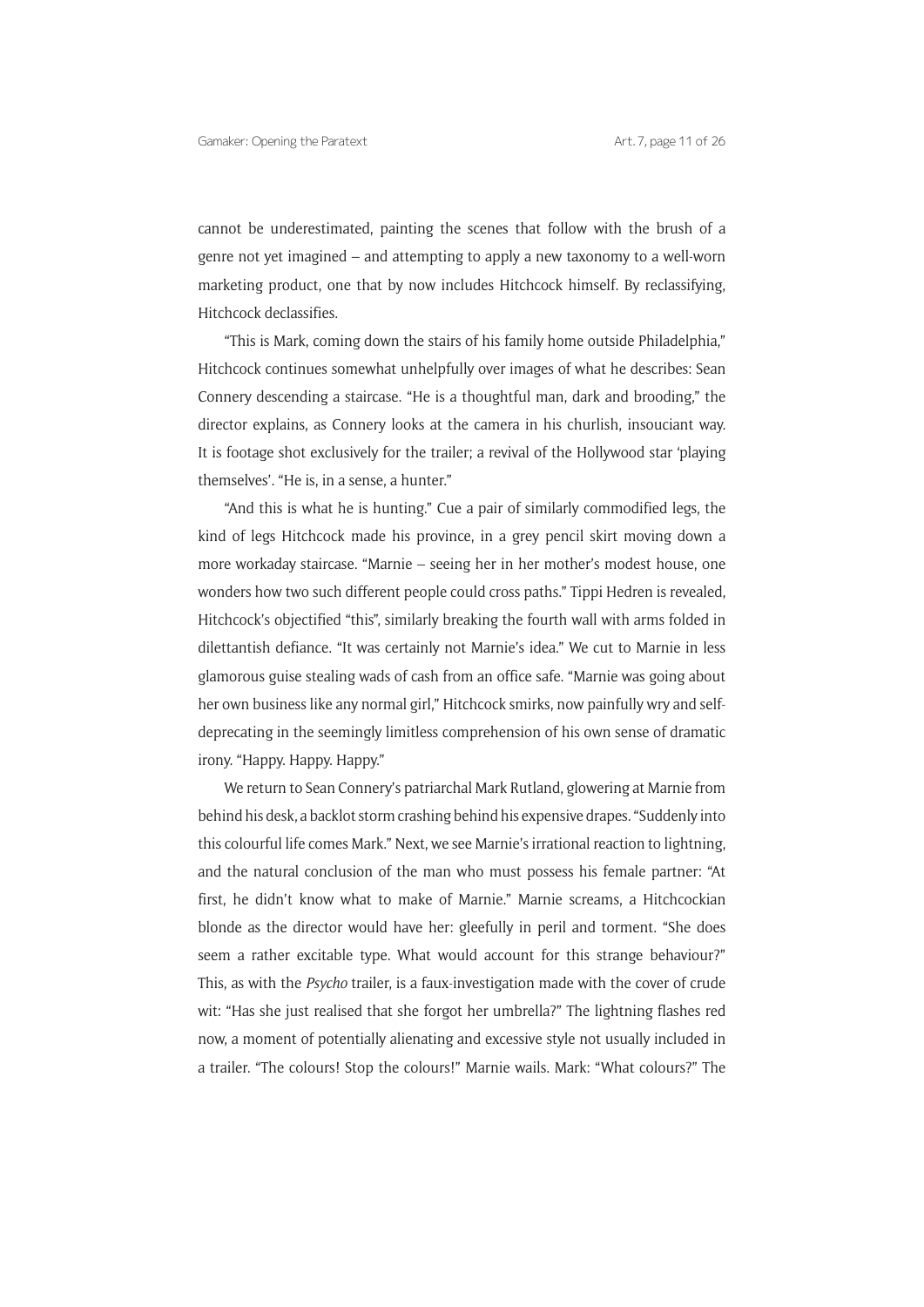voice of Hitchcock returns like that of a clinical psychologist changing tack in an unproductive therapy session – "Marnie's trouble goes deeper than that" – before an entire tree crashes through a Georgian windowpane, sending wood, fake glass and suspension of disbelief scattering across the Persian rug. "Far deeper."

The inevitable sophomoric relationship with sex – one that Hitchcock usually kept to visual arrangements, perhaps most notably in *North by Northwest*'s phallic final shot of a train entering a tunnel – is here expressed in words: "And this is the problem which Mark must probe. But first, something must be done to calm this girl." Robert Burks's camera moves into an extreme close-up as Mark kisses Marnie. "Our hero applies mouth-to-mouth resuscitation. But that may give you the impression that this picture is all sex and no mystery. Not so at all."

The scene cuts to a racetrack, where a man has recognised the shapeshifting recidivist Marnie and threatens her with discovery. "Here, for example, Marnie is speaking to… uh… I'm not sure who, actually. But he is a man from her past, a past she seems to be denying." Enough of that. Marnie and Mark are kissing once more. Hitchcock: "Oh dear, they're at it again. Let me assure you that this is all in the spirit of investigation." The scene now cuts to Marnie and Mark, driving. "And this? Here is further proof that Marnie is a talking picture." Marnie: "You don't love me. I'm just something you've caught. You think I'm some kind of animal you've trapped." Mark: "That's right, you are. And I've caught something really wild this time, haven't I? I've tracked you and caught you and by God I'm going to keep you."

Hitchcock returns, half embarrassed – "That should be quite enough. If you wish to hear more you will have to buy a ticket." – and over the film's notorious rape scene exclaims: "As for which one is a wild animal, there are times when I'm not sure." For a man deeply involved in the perception of his audiences, it is a moment of astonishingly adroit condescension. As Mark rips off Marnie's clothes, Hitchcock remarks: "I don't think that was necessary," as though his own characters are beyond his control. Yet the director found this moment indispensable to the trailer. "Actually, I think I should withhold comment, since I'm not certain I understand this scene. I shall leave the explanation to your own vivid imagination," Hitchcock says, perhaps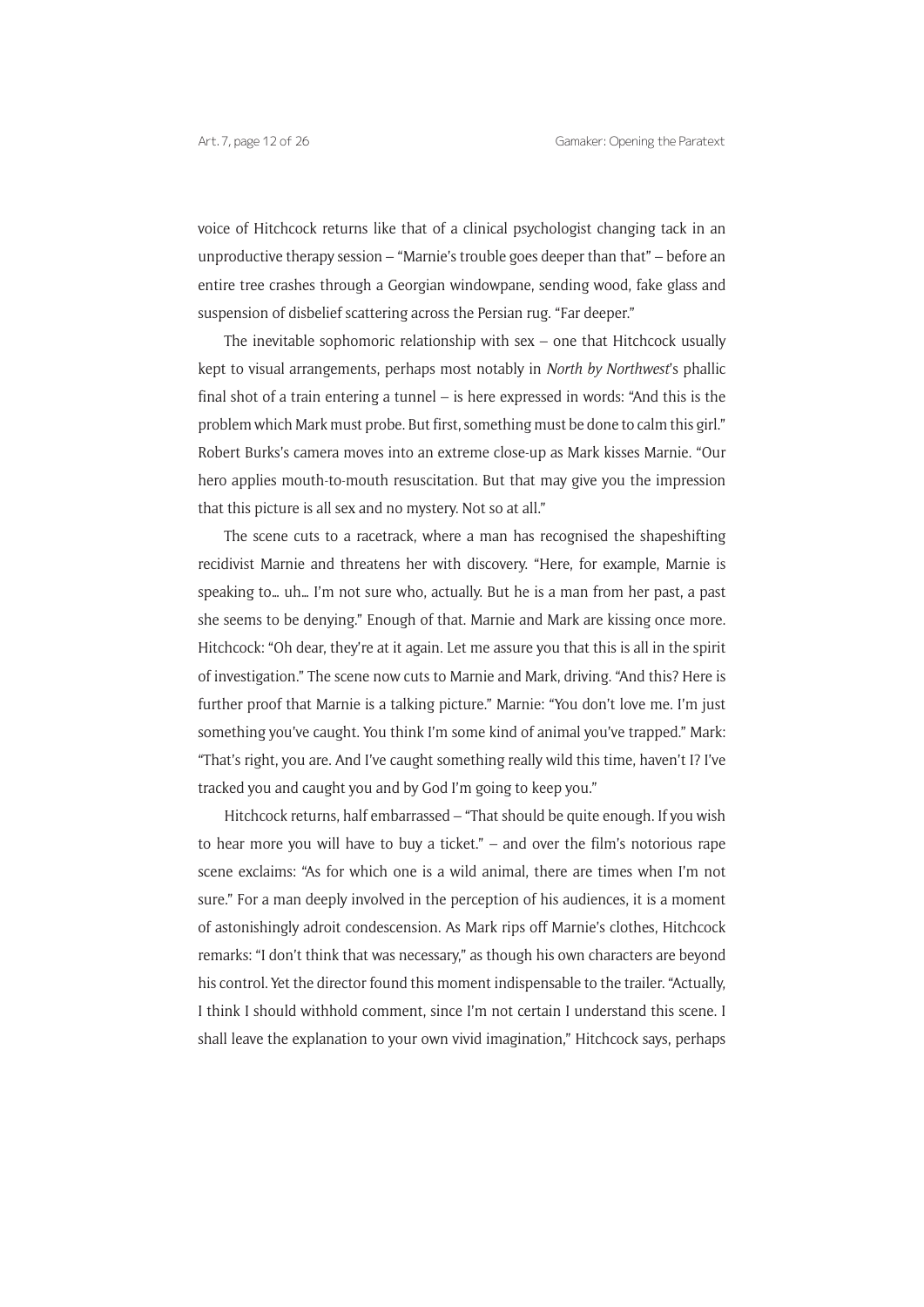calling on the collusive gaze of the audience. "It would appear that Mark has a single solution for all problems," he goes on. "This is not so. Mark is a complex man, dark and forbidding. He can also be kind and considerate. And he is also a troubled man."

Now Marnie, some kind of hysterical impediment to the 'troubles' plaguing her husband, is (via crude back projection) on horseback and galloping towards a wall. She is hurtling to disaster. "Troubled because he cannot seem to unravel the mystery of the girl called… Marnie." As Marnie and the horse appear to crash into the wall, the screen explodes in a series of animated titles:

*IS Alfred Hitchcock's MARNIE*

*……………. A SEX STORY…? ……………. A MYSTERY…? ……………. A DETECTIVE STORY…? ……………. A ROMANCE…? ……………. A STORY OF A THIEF…? ……………. A LOVE STORY…?*

## *…YES AND MORE!*

These titles, with their interrogative tone, become the embodiment of Hitchcock's career-long attempts at both audience manipulation and stylised intrusion. It is the apotheosis of a tradition of trailers consecutively signalling Hitchcock's claims to authorship. With its director's hosting of the diegetic space and reference to the film in historical-biographic or anecdotal terms, the Hitchcock trailer contradicts the ethos of the classical trailer format, where the artifice should never be revealed in order to sustain illusory portrayal of the textual product. The *Marnie* trailer fully embraces this paradox, offering neither a surfeit of narrative information nor mis-selling. Instead it defers to a key Hitchcockian motive: an expression of the film's theme, tone and style as somehow intrinsic to its understanding and its character – the text as paratext.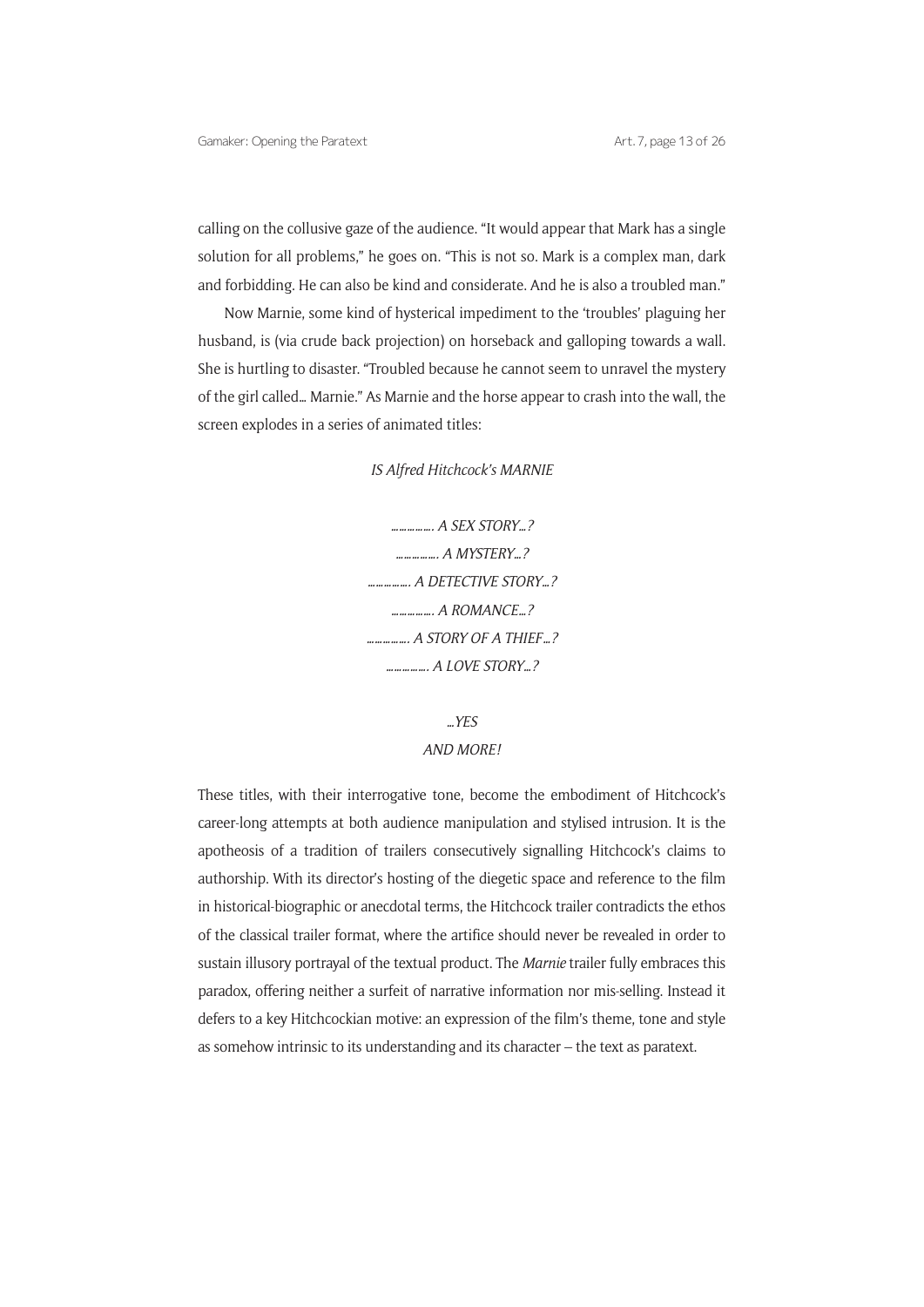### **Ambiguity as paratextual mythmaking**

This conflation of the roles and positioning in the production continuum of text and paratext is in large part a result of the ambiguity of the trailer's presentation – embodied best in its attempt to offer up at least six different genres, a hybrid classification analogous to the ambiguity with which Hitchcock approaches his subject matter. But it is also where the excesses that begin with *Psycho* and *The Birds* reach their apex with *Marnie*. The shop-soiled Hitchcock devices recur – the icy blonde, violence, sexual power dynamics, simple psychology to explain complex aberrant behaviour – but, as they emerge as an agent of Hitchcockian style previously underemphasised, here they fully flesh out the idea of ambiguity as formal component.

So, if their trailers are a by-product of personal involvement in narrative and a rupture in cinematic realism, then the closed texts they attempt to open have an overflowing of excess that inevitably call upon the director and becomes the centre of the ambiguous meaning of the films. The *Marnie* trailer thus offers perhaps the fullest range of Hitchcockian tropes that prior to the film were scattered variously through his oeuvre but here exist in their entirety. As such, the Hitchcock trailer has the role of distilling his films into ideas and themes existing principally to support the Hitchcockian universe.

All of this is in line with Hitchcock's deployment of paratexts for his own ends, and perhaps why in the *Marnie* trailer he describes his protagonists as "very interesting human specimens". This creative taxonomy calls to mind how Klinger notes Barthes's theoretical perspective of intertextuality (1975) as depicting 'a kind of *textus interruptus*, a narrative consistently subject to intertextual interferences that result in meaningful excursions from the text during the process of its reading.' (1989, p. 6) The *Marnie* trailer described here is such a *textus interruptus*: analogous to the film it markets not as a precis of its source material, but in that it reproduces Hitchcockian paratextual conventions. In these conventions diegetic causality is eschewed in favour of enigmatic elements, direct address to the audience and (special) footage only to be seen by trailer spectators. In this way, the Hitchcock trailer generates interest not in its promise of exciting entertainment or its star performers,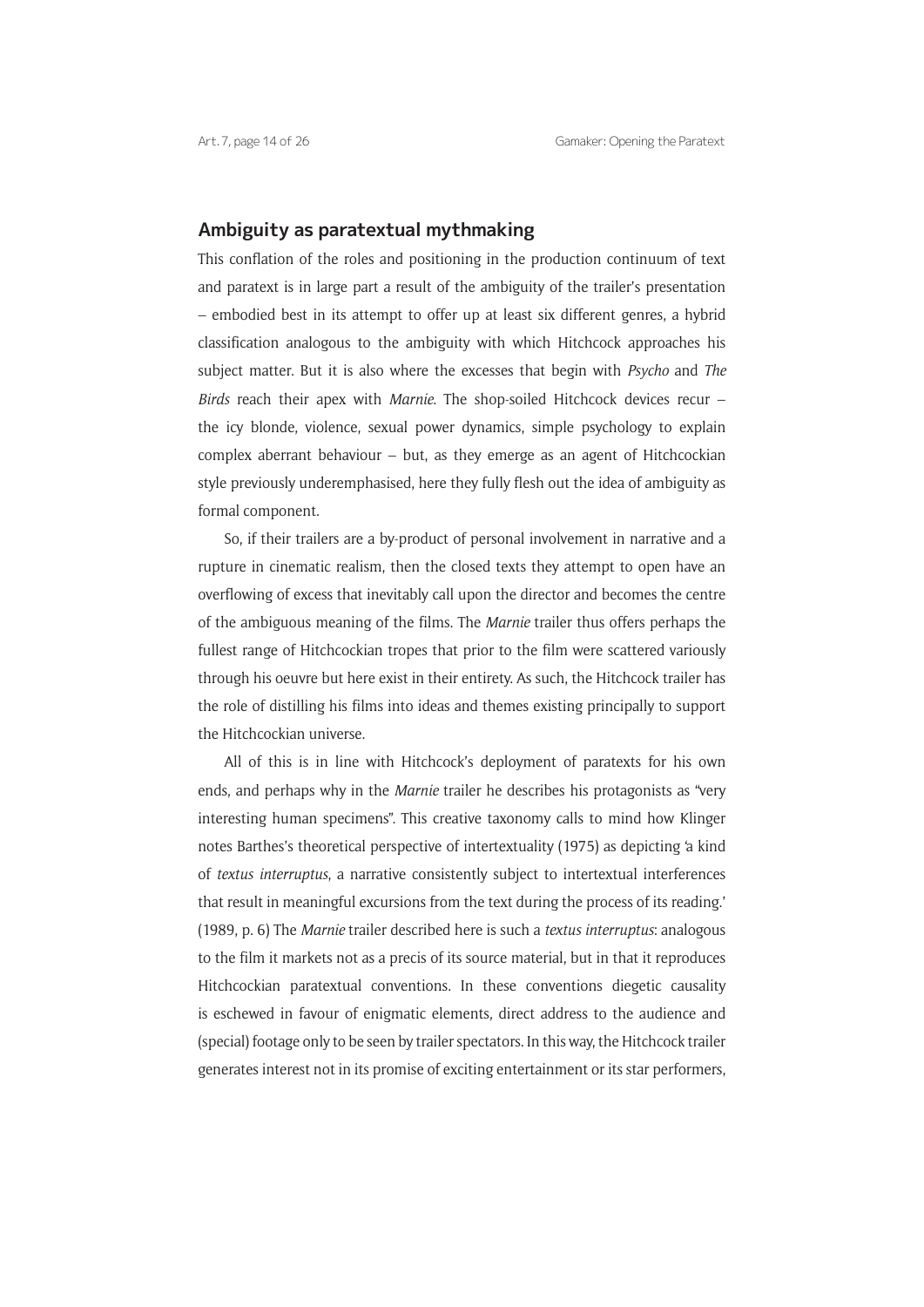but rather in the 'suspenseful workings of the basically known story primarily by evoking its transgressive elements and heightening the shock value.' (Kernan, 2004, p. 115)

Hitchcock's red fade is one such transgressive element, shown in the trailer to be somehow beyond his own comprehension. It draws our attention to both the putative cinematic author and the cinematic medium, because we know the diegetic world has not suddenly turned red – we are at the mercy of Hitchcock's manipulation of celluloid. The violence of this extradiegetic shift turns our attention to the material support and, consequently, to the director. As the film draws attention to technique, cinematic plausibility is lost and acts in opposition to the dream-selling role of trailers. It is a moment of excess as knowing disunity of style.14

Such devices did not go unnoticed or unpunished. Contemporaneous critics attacked the film for its unrealistic décor, tacky special effects and odd camera angles. (Moral, 2002, p. 165) The aforementioned storm exemplifies this criticism, which questioned why the scene was played without a modicum of plausibility. The lightning of the storm flashes in the same red as earlier used in the dissolves, action thematically in the tradition of Sirkian melodrama but also a Hitchcockian wink at pure formalism: style for style's sake. This means once more that for Hitchcock the trailer serves the marketing of the film (an explanation of what it is about), but only as second fiddle to his expressionistic treatment. (Wood, 2002, p. 211) He indulges his tastes to relinquish the rigours of the 'invisible' diegesis to draw attention to style and technique and to remind us that we are watching a film, again something that seems counter-intuitive to the purpose of a trailer.

<sup>&</sup>lt;sup>14</sup> The repetition of the same device throughout the film fulfils Kristin Thompson's hallmarks for the evidence of excess. Thompson refers to how 'the repeated use of multiple devices to serve similar functions tends to minimise the importance of their narrative implications'. In so doing, Thompson argues, 'they become foregrounded primarily through their own innate interest […] and take on an importance greater than its narrative or compositional function would seem to warrant.' (in Braudy and Cohen, eds., 1998, p. 517) The prominence of Hitchcockian excess in *Marnie* seems to have been enough to influence other directors, including Martin Scorsese, who employed the fade-to-red technique in his 1991 remake of *Cape Fear*, a similarly florid and stylised melodrama. Long-time Hitchcock collaborator Bernard Herrmann scored both films.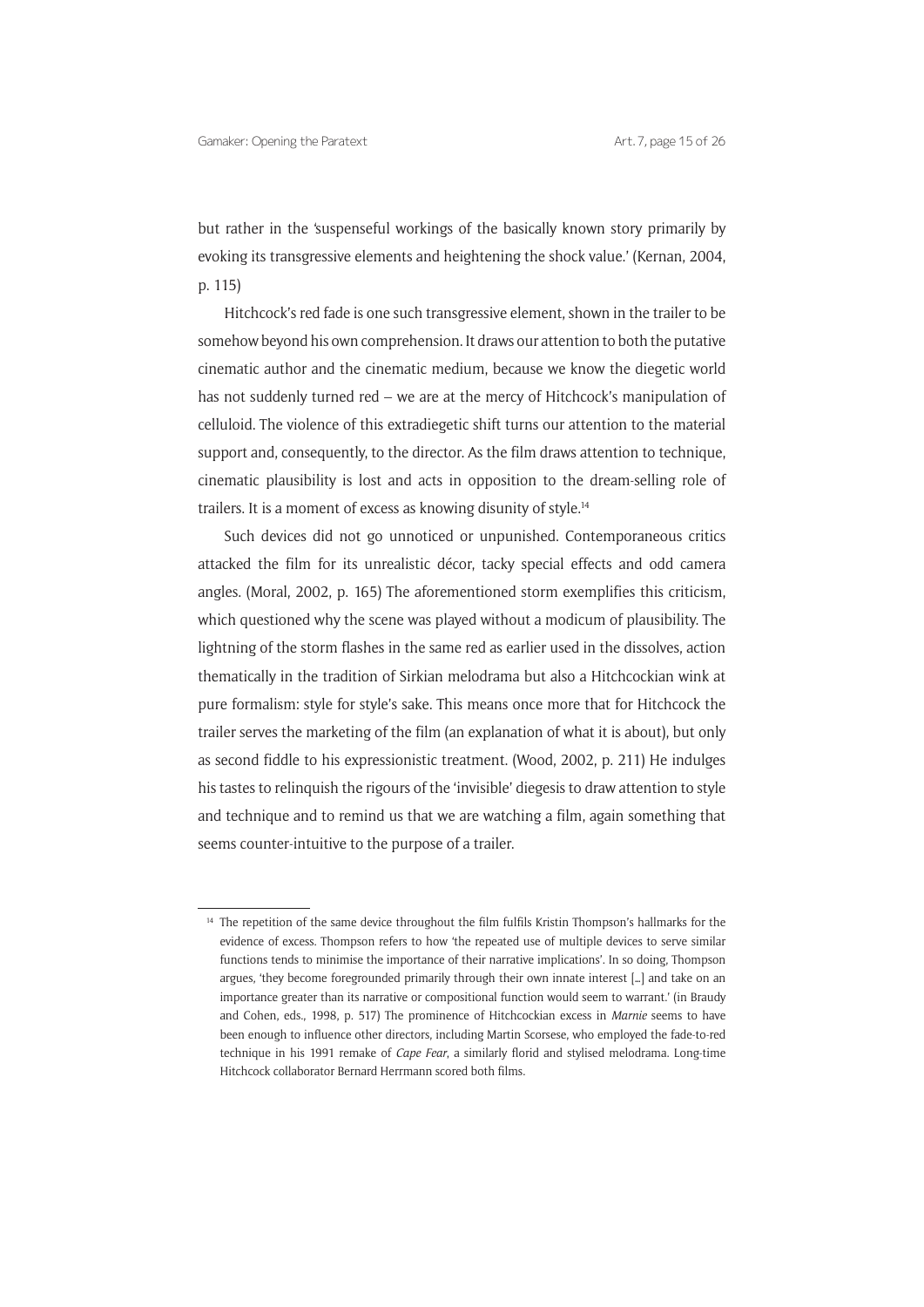But at this point in his career Hitchcock is no longer burdened by a need to satisfy the imperative of studio-system filmmaking  $-$  he is able to deploy an open text. *Marnie* 'failed miserably at the box office' (Kapsis, 1992, p. 67) and was, for the most part, poorly received by critics. Eugene Archer in *The New York Times* described the film as:

[T]he master's most disappointing film in years (…) A strong suspicion arises that Mr. Hitchcock is taking himself too seriously – perhaps the result of listening to too many esoteric admirers. Granted that it's still Hitchcock – and that's a lot – dispensing with the best in acting, writing and even technique is sheer indulgence. When a director decides he's so gifted that all he needs is himself, he'd better watch out. (1964, cited by Moral 2002, p. 166)

Archer criticises Hitchcock for placing himself and his reputation before the needs the film, namely the supposed duty on the part of the filmmaker to care about his audience and tell a good story. Rather than critiquing the film on its merits or demerits, Archer objects to the film precisely because of the perception that Hitchcock's presence should be enough of a reason for it to be viewed, a fact borne out by the presentation of this and his earlier trailers. But as later, more favourable reviews show, a shift begins to occur in the perception of Hitchcock and the reinterpretation of his canon, in which his recurring themes, ideas, motifs and preoccupations come to form the hallmarks of his singularity of vision and his 'art'. The role of the trailer changes concomitantly: designed as a film package, it becomes an epigraph.

To this end, Hitchcock seemed not only to understand the liminal space between art (or at least *auteurship*) and the cinema industry, but positioned himself as arbiter of that space. By appearing as the author introducing his own work, he sidesteps both Adorno and Horkheimer's warning about the denial of art (which the studio system embodies) and Barthes's author-death (1977), embracing 'Foucault's concept of the author function [that] allows a middle ground, wherein the author is denied outright authority, but exists as a discursive entity that channels and networks notions of value, identity, coherence, skill, and unity.' (Gray, 2010, p. 109). In this way, Hitchcock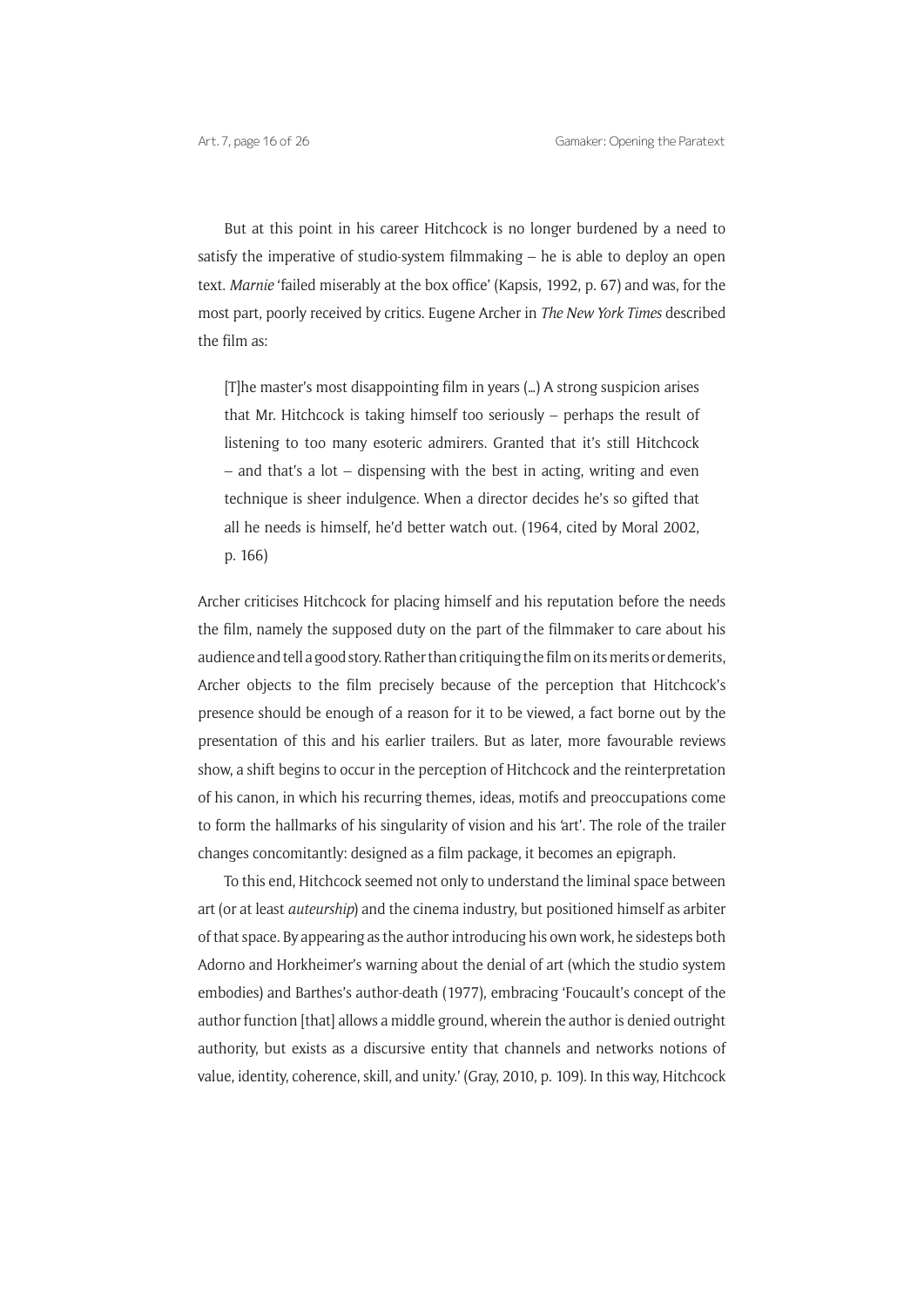is the trailer itself, reasserting its function and his role as creator and determinant. And, in the absence of other tools of generic marketing (with the case of *Marnie* as a glaring example), the studio defers to these elements in the director's toolkit and hopes audiences respond in kind.

### **Paratextual Subterfuge**

Decades later, reviewer Jonathan McCalmont would describe *Marnie* as 'wonderful', focusing on its multi-layered, unashamedly frank approach to psychoanalysis. He writes:

[*Marnie*] is not only a fascinating character study, but also a meditation upon the moral status of psychoanalysis as an activity. So, while *Marnie* is a film that openly accepts a Freudian vision of psychological dysfunction, it is also a film that knows that not everyone is so easily read. (McCalmont, 2009)

McCalmont's serious appraisal of the film's themes and the styles it uses to evoke these are thus a far cry from the film's first reception; why the shift? I would argue that this is not merely down to a changing cultural perspective, nor indeed empty nostalgia for the hidden gems to be found in retrospectively reassessed films. Rather, this reappraisal of mainstream cultural artifacts amounts to a legitimation of Hitchcock within academic discourse, with the result that *Marnie* can be read as both an entertainment and a drama dealing with dark themes in ambiguous ways. This might go some way to explaining how (and why) Hitchcock wilfully committed what might be considered – at least in commercial terms – the principal *faux pas* of any trailer: deliberately making it unclear to audiences what the film was about. As a studio picture, *Marnie* is *sui generis* designed as a closed text. This closure is key to its commodification, and any paratext that forms part of its marketing must be intrinsically linked to this state of closure; interpretation is not marketable, nor indeed can marketisation be open to interpretation.15

<sup>&</sup>lt;sup>15</sup> Without going into specifics, a marketing manual provided for theatre owners upon the release of *Marnie* described Hitchcock as 'Hollywood's Master of Cinematic Art'. (Kapsis, 1992, p. 93).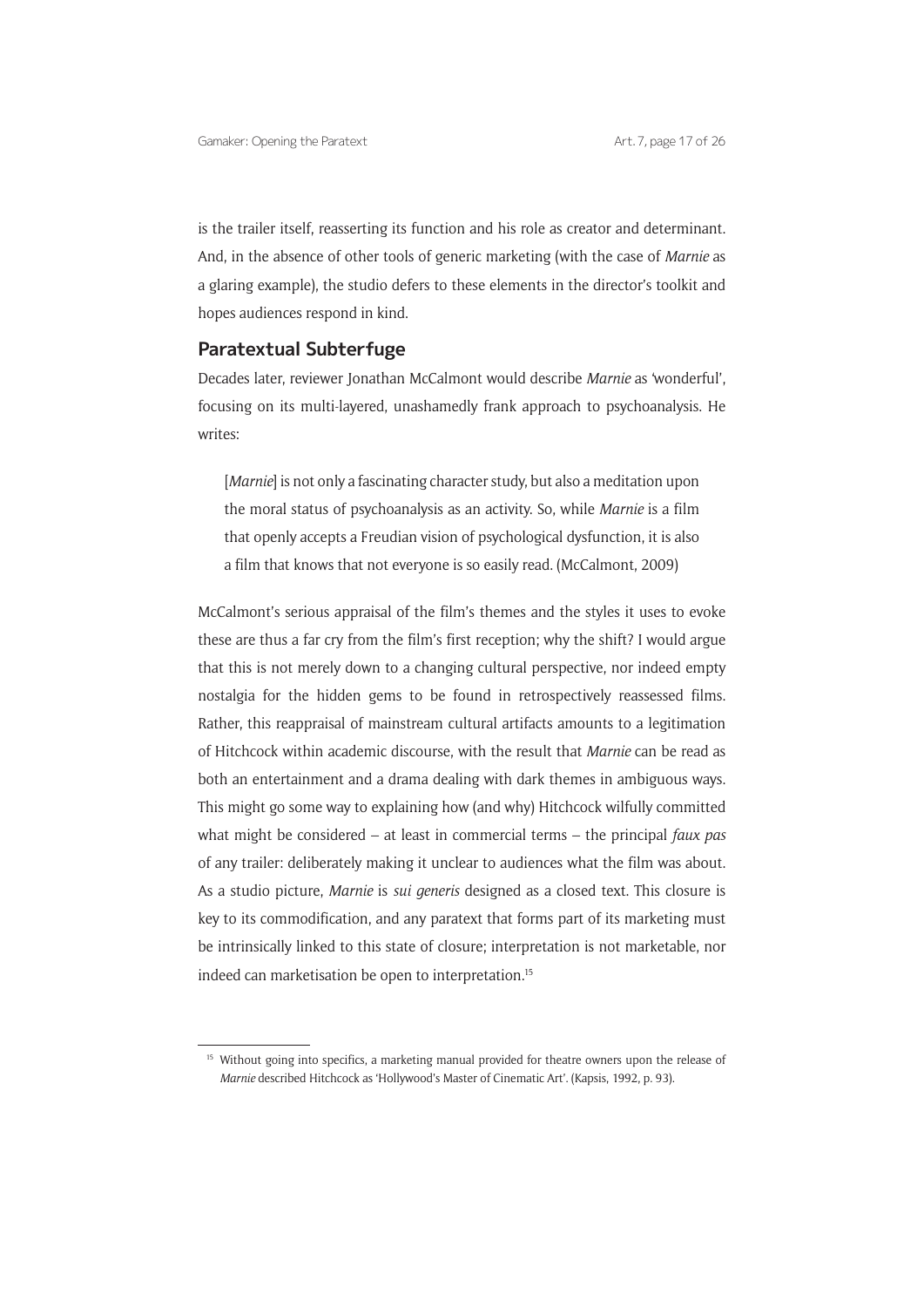*Vertigo* was marketed (without the presence of Hitchcock) as a genre picture but performed poorly at the box office; it was a critical success primarily thanks to its retrospectively polysemous interpretation.16 Apparently stung by that experience, the studios supported Hitchcock's re-emergence in the trailers of the films that followed, to great success. *Marnie,* given its glossy presentation and bankable stars, begins as a closed text and is turned open by Hitchcock in the trailer. In so doing, Hitchcock, it might be said, is protecting his material from what Klinger describes as the 'social environment that subjects it to interference and dissociation from its original authorial intent.' (1989, p. 8) So, to what extent was his determination from *Psycho* onwards to begin to open closed texts **–** grounded in ambiguity – the basis for such reappraisal?

There is a sense that he believed his integrity – whether in the form of entertainment, incipient meaning or critical acclaim – could only be maintained if a work were open, regardless of its production context, because 'the open work is able to ward off these social intrusions because of its difficult form, and it thus maintains a closer bond with the sender of the message.' (Ibid.) Hitchcockian style as plot device becomes a mark of intent: his attempt at safeguarding the polysemanticity of his work. As an extension of the psychological musings of *Psycho* and *The Birds*, *Marnie* is not just a film with narrative elements of psychoanalysis, it is 'explicitly coloured by psychoanalysis.' (Heath, 1977, p. 29) Hitchcock thus seems to argue that a film about psychoanalysis needs to be as open to interpretation as is the discipline used to unlock its mystery.

Perhaps most tellingly, *Marnie* was a commercial failure as well. Was this a result of the studio failing to support it, or confusing audiences with a 'suspenseful sexmystery' that promised too much? It is hard to say, but only four films followed for Hitchcock, each as critically undistinguished as the next even with the revisionism

<sup>&</sup>lt;sup>16</sup> The *Vertigo* trailer begins with a helpful dictionary definition of vertigo, before employing the classical format of diegetic scenes re-cut. Hitchcock does not appear in person or in voice, and while the film's themes, such as reincarnation and obsession, are hinted at, the presentation is that of the thriller genre, as the trailer climaxes with what is the film's opening chase scene, offering the title: *Only Hitchcock Could Weave This Tangled Web of Terror.*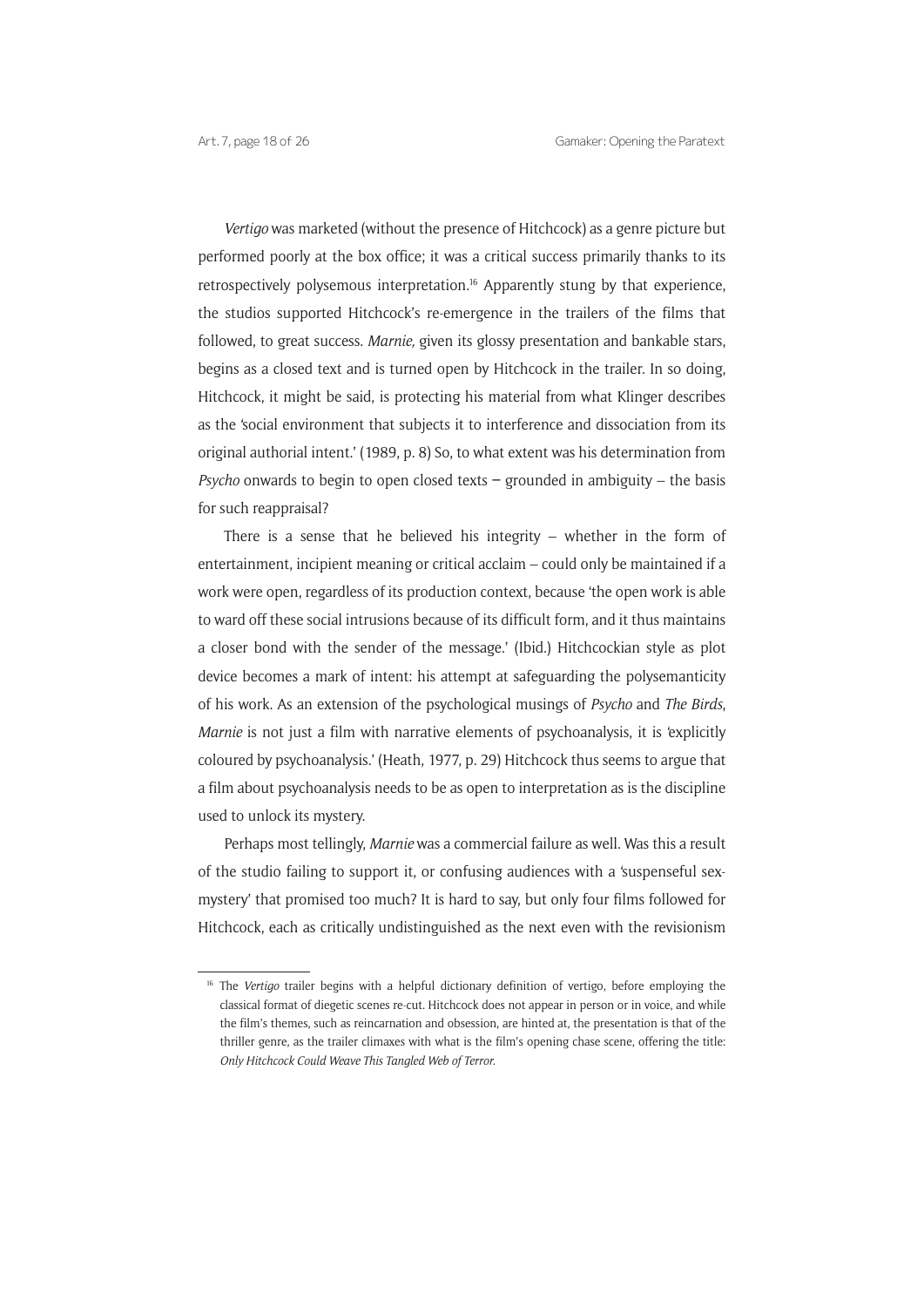of academic hindsight. *Marnie* turned out to be the *ne plus ultra* of a career that had seen commercial and stylistic highs and lows. That this was a high point is evidenced by the successive disappointments that would follow, and by the trailers that accompanied them.

*Torn Curtain* (1966) came next*,* a curious confection of spy thriller, romance and soap opera, with Brian Moore's screenplay and Julie Andrews's miscasting – along with her lack of on-screen chemistry with Paul Newman – largely to blame for the alienating effect the film had on viewers.<sup>17</sup> Hitchcock was not involved in its trailer.

For *Topaz* (1969), he reappears in a split-screen configuration alongside the trailer narrator and diegetic extracts, from which we are asked: "Does the name *Topaz* mean anything to you?" Hitchcock responds with: "A story of espionage in high places." Even with his career on the wane, the director remains the drawcard here: no star name is quoted other than his. Indeed, the film offers us the somewhat obscure promise that, for this film *Hitchcock tops Hitchcock*. But for this fleeting line, Hitchcock does not appear in person or in voice for the rest of the trailer, which follows a classical format of diegetic footage/generic narrator, while posing questions about the mystery at its heart without answering them. Hitchcock does not answer these questions or claim that *Topaz* might be anything other than a closed text. There is no marketing gimmick here: the answer to what 'Topaz' might be is contained in the film's diegesis and not in the preoccupations or excesses of a director-presenter.

Then, in 1972, Hitchcock appears in the trailer for *Frenzy*. His introduction is a recreation of the opening scene of the film, a black comedy moment in which a city official promises to clean the Thames of the "waste products of our society" and that it will carry "no foreign bodies", shortly before a corpse bobs ashore. Here, however, the body is substituted with Hitchcock's: a floating, talking cadaver who to camera intones: "I dare say you are wondering why I am floating around London like

<sup>17</sup> Richard Schickel, writing in *Life Magazine,* notes how *Torn Curtain* is not a failure because Hitchcock has failed artistically, in which case one might still be 'respectfully intrigued by the gropings of one of the few genuine artists to function successfully in the commercial cinema.' Rather than an ambitious failure the film is a disappointment, where Hitchcock fails 'through lack of ambition'. Schickel (1966, p. 17).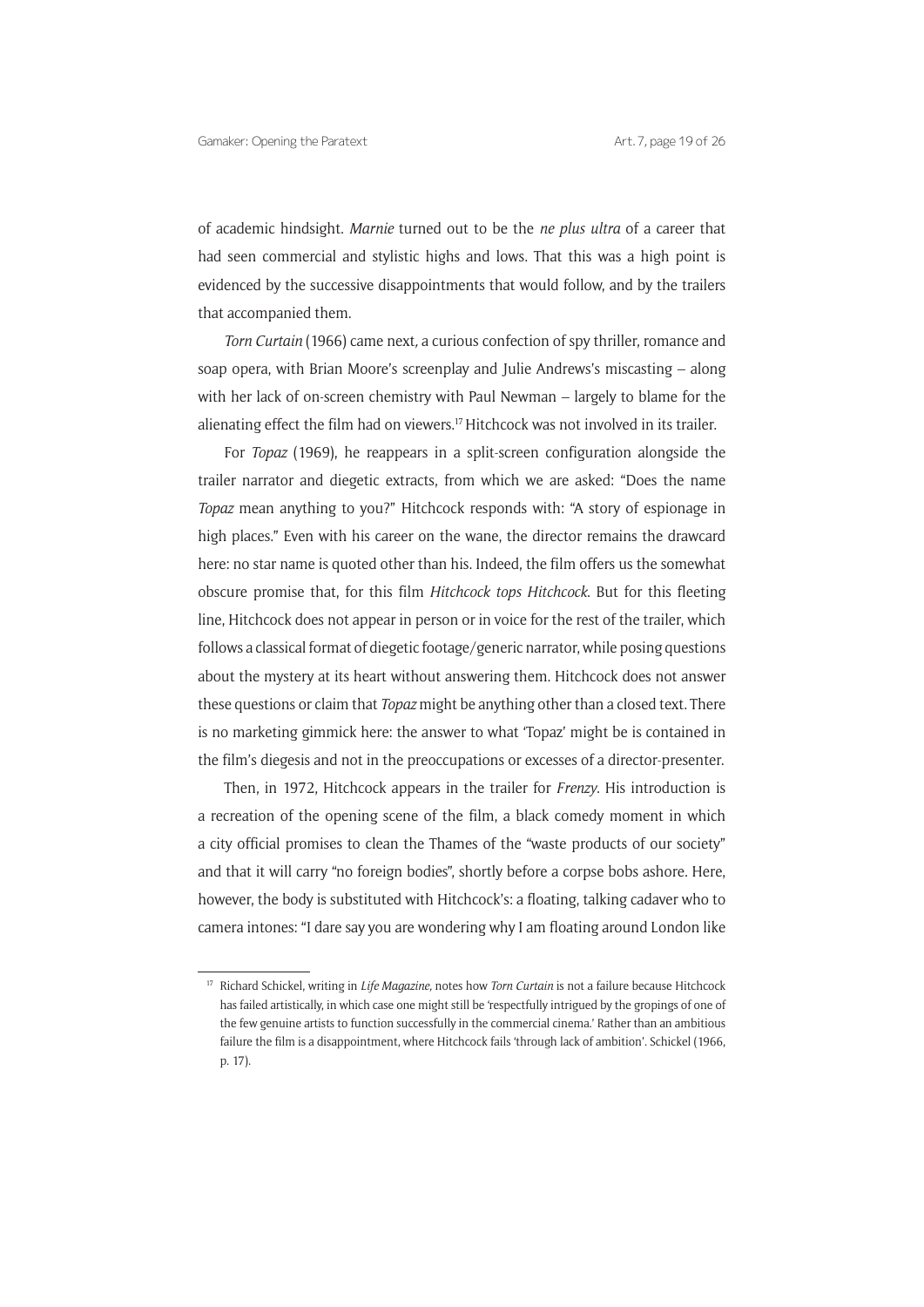this. I am on the famous Thames river… investigating a murder. Rivers can be very sinister places, and in my new film *Frenzy*, this river you may say is the scene of a very horrible murder."

The scene cuts back to *Frenzy'*s diegesis, and the floating corpse of its introductory scene for which Hitchcock was doubling. Once more, producer-as-paratext and text-as-product intermingle, and as Hitchcock reminds us "one can never be sure where danger lurks", he plays detective: "My investigation led me to this innocent alley, of which there are hundreds in London, but I don't think we should stay long, something unpleasant is about to happen." While the jocular tone offers some polysemantic interpretation, suddenly this *shtick* feels shop-worn, as the trailer cuts to what is in many ways the film's most discussed scene, in which Hitchcock's camera moves into a building with the murderer and his next victim, following them through a gloomy corridor and up the stairs before retreating down the same path as if too horrified to witness the crime, forcing the audience to construct it in their imagination. Such camerawork draws attention to itself and, once more, to Hitchcock, and its use – beyond any sense of practicable film language – is deliberately open to interpretation. One such is that of Gilles Deleuze, who unravels the scene thus: 'She went in free, but cannot expect any help - the murder is inexorable'. (1986, p. 19) It is an open intertextual moment in a closed paratext. Yet the trailer does not allude to this momentary intrusion of the film's author, reducing the movement to its generic origins. In the midst of Hitchcock's decline, could it be that his influence over his paratexts, and the ambiguity sewn into their style, had lessened too?

With his tongue-in-cheek tone pushed to the point of self-parody, in one of the trailers for *Family Plot* (1976)*,* his final feature, Hitchcock reappears. Sweeping a graveyard, he is introduced by a generic narrator, who offers: "The master of suspense, Alfred Hitchcock, is involved in a family plot." Hitchcock jokes about his credentials as a spiritualist before peering into a crystal ball in which his directing credit appears, a name he finds "strangely familiar". He then looms in front of a back projection, gasping "My word!" at the sight of an old woman kicking over a headstone – a merging of film and trailer footage again conflating text and paratext. "What a grave insult," Hitchcock continues, evoking the gallows humour of *The Trouble with Harry.*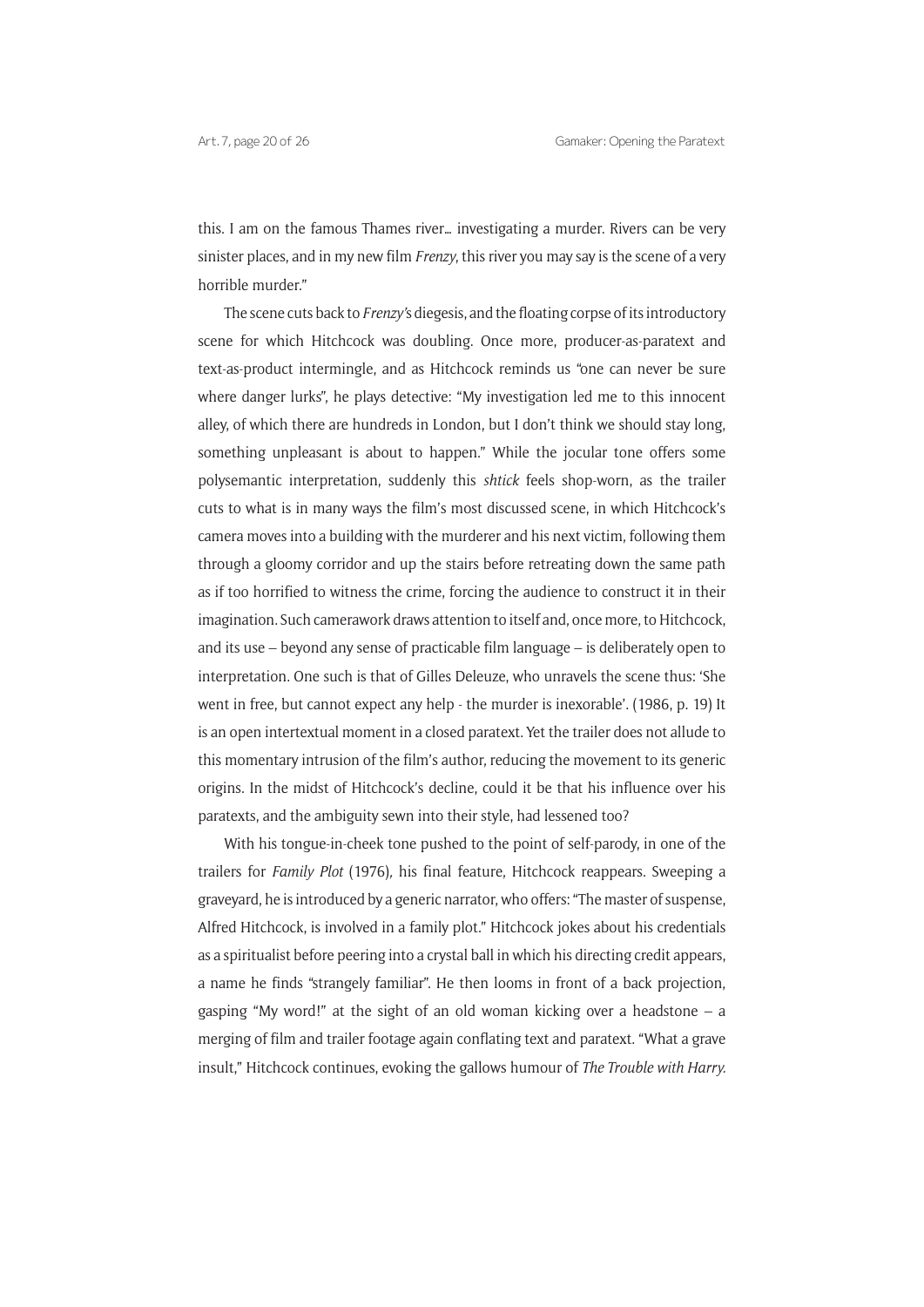Hitchcock goes on to introduce the film's characters – "live ones" as he calls them – before the narrator takes over, imploring us to find the answers to the questions Hitchcock poses on the back of a ticket stub. Hitchcock's role here has been reduced to a gimmick: a faux-narrator, or irresponsible creator whose appearance is to sell tickets but not to explain why they should be bought, or to open up any possible interpretations.

Thus, the potential for polysemanticity, or indeed allusions to thematic ambiguity, brought up in earlier trailers and gradually lessened in post-*Marnie*  iterations, proposes in the construction of Hitchcockian paratexts an intersection of the materialism of the commercial package and the abstraction of artistic ambition. Given the depth of its performative nature, his trailers iteratively border on spoof with respect to their abstruseness, where 'the artistry of authorial intent and the machinations of commercialism are woven together.' (Hesford, 2013) As such, they represent an ever-shifting bellwether in not only Hitchcock's career, but also the degree to which he maintained control of his semantic products – and how they were to be disseminated and interpreted.

Given the costly failures at the twilight of his career, if Hitchcock's trailers can be seen as analogous to his cinematic output, in the absence of formal explanation they remain something of an oddity – outliers even in the varied output of a director for whom actors should be 'treated like cattle'. (Scott & Truffaut, 1985, p. 140) In many ways, Hitchcock's obscurantism is a symptom (or by-product) of marketing methods that collectively represent filmmaking myths emphatically revealed: the three-card trick convincing us not just to pay for what we're seeing, but to understand what it might be worth.

Such a critique of the idiosyncratic nature of trailers has the potential to act as corollary to the uniqueness of films in Hitchcock's oeuvre*,* as well as to the canon of other directors making similar claims to authorship.18 As I have attempted to show, such an analysis offers speculation and a reconsideration of directorial 'epiphenomena'. It

<sup>&</sup>lt;sup>18</sup> A modern equivalent can be drawn with film director Paul Thomas Anderson, a multiple awardwinning filmmaker. Anderson is more involved in his promotional material than most: he cut his own trailer for his 2012 film *The Master,* using footage never included for theatrical release.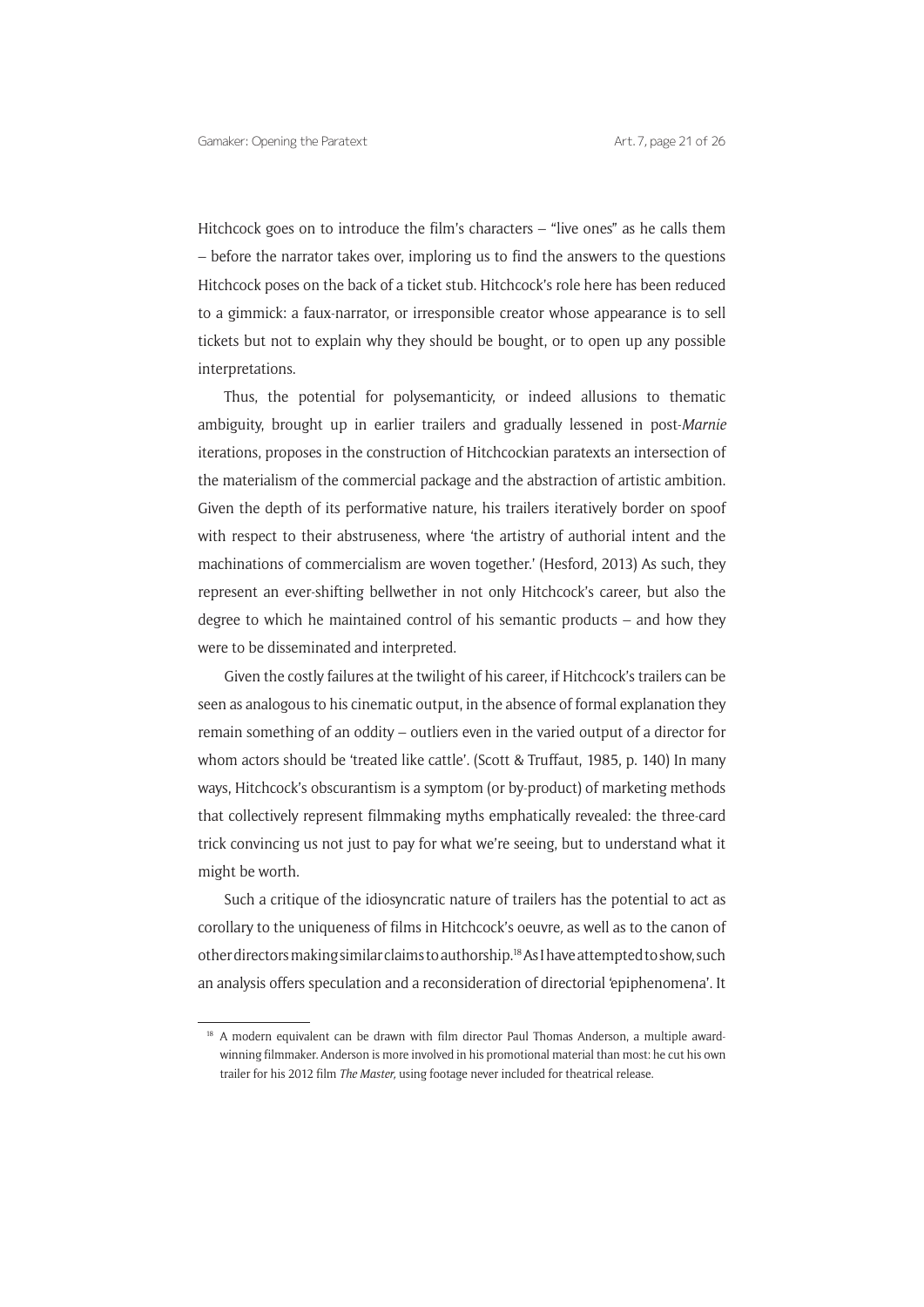therefore has ramifications not just for a reassessment of Hitchcock's work as being understood in terms of its full scope, namely the tension between text and paratext, but also for other filmmakers to engage in similar paratextual subterfuge wherever the codified use of closed-text marketing for open-text work persists.

### **Competing Interests**

The author has no competing interests to declare.

### **References**

**Annapurna/The Weinstein Company.** 2012. Trailer: *The Master*. [video]. Available at: http://www.youtube.com/watch?v=-EGSWpBDbho [Accessed 11 Mar. 2018].

**Barthes, R.** 1975. *S/Z: An Essay*. New York: Hill and Wang.

**Barthes, R** and **Heath, S.** (eds.) 1977. *Image-Music-Text*. Glasgow: Fontana.

- **Braudy, L** and **Cohen, M.** (eds.) 1998. *Film Theory and Criticism: Introductory Readings*, 5<sup>th</sup> Edition. New York: Oxford University Press.
- **Cowley, E.** 2012. As a Backdrop, Part of the Plot, or a Goal in a Game: The Ubiquitous Product Placement. In: Shrum, LJ (ed.), *The Psychology of Entertainment Media: Blurring the Lines Between Entertainment and Persuasion*, 37–65. New York: Routledge.
- **Deleuze, G.** 1986 [1983]. *Cinema 1, The Movement-Image*, trans. H. Tomlinson & B. Habberjam. Minneapolis: University of Minnesota Press.
- **Du Maurier, D.** 2004 [1952]. *The Birds and Other Stories.* London: Virago.
- **D. W. C.** 1936, May 10. Renovating the Trailer; Sent to the Cleaners and Remodeled, the New Blurbs Are Too, Too Genteel. *The New York Times*, 2.
- **Eco, U.** 1979. *The Role of the Reader: Explorations in the Semiotics of Texts*.Bloomington: Indiana University Press.
- **Genette, G.** 1997. *Paratexts*, trans. J.E. Lewin. Cambridge: Cambridge University Press.
- **Goodwin, M.** 1981. The Lost Films of Alfred Hitchcock. *New West*, 84–87. April 1981.
- **Gray, J.** 2010. *Show Sold Separately: Promos, Spoilers and Other Media Paratexts*. New York: New York University Press.
- **Heath, S.** 1977 [1976]. Screen Images, Film Memory. *Ciné-Tracts*, 1(1): 27–36.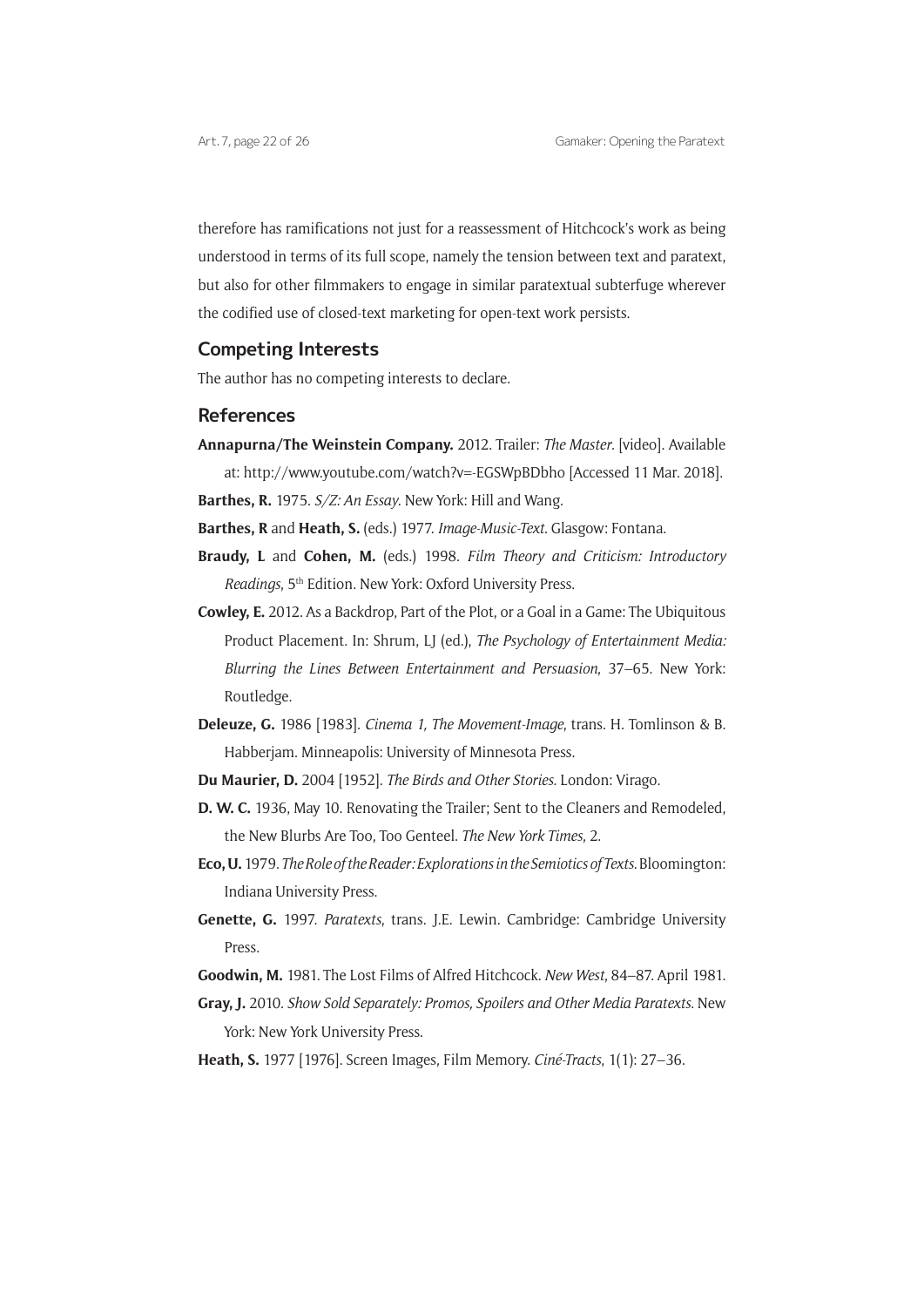- **Heron, A.** 2011. The Evolution of the Hitchcock Trailer*.* [online] *FilmDetail*. Available at: http://www.filmdetail.com/2011/09/28/the-evolution-of-the-hitchcocktrailer/ [Accessed 11 Feb. 2018].
- **Hesford, D.** 2013. Action… Suspense… Emotion! The Trailer as Cinematic Performance. [online] *Frames Cinema Journal*. Available at: http://framescinemajournal. com/article/action-suspense-emotion-the-trailer-as-cinematic-performance/ [Accessed 16 Mar. 2018].
- **Hitchcock, A** and **Gottlieb, S.** 1997. *Hitchcock on Hitchcock: Selected Writings and Interviews*. Berkeley: University of California Press.
- **Johnston, KM.** 2009. *Coming Soon: Film Trailers and the Selling of Hollywood Technology*. Jefferson, NC: McFarland & Co.
- **Kapsis, RE.** 1992. *Hitchcock: The Making of a Reputation*. London: The University of Chicago Press.
- **Kernan, L.** 2004. *Coming Attractions: Reading American Movie Trailers*. Austin: University of Texas Press.
- **Kerzoncuf, A.** and **Bokor, N.** 2005. Alfred Hitchcock's Trailers. [online] *Senses of Cinema*. Available at: http://sensesofcinema.com/2005/feature-articles/ hitchcocks\_trailers/ [Accessed 2 Nov. 2017].
- **Klinger, B.** 1989. Digressions at the Cinema: Reception and Mass Culture. *Cinema Journal*, 28(4): 3–19. Summer, 1989. DOI: https://doi.org/10.2307/1225392
- **Marich, R.** 2005. *Marketing to Moviegoers: A Handbook of Strategies Used by Major Studios and Independents*. Burlington, MA: Focal Press. DOI: https://doi. org/10.4324/9780080491776
- **McCalmont, J.** 2009. *Marnie (1964) The Abusive Nature of Therapy*. [online] Ruthless Culture. Available at: https://ruthlessculture.com/2009/12/03/ marnie-1964-the-abusive-nature-of-therapy [Accessed 20 Jan. 2018].
- **McGilligan, P.** 2003. *Alfred Hitchcock: A Life in Darkness and Light*. Chichester: Wiley. **Moral, TL.** 2002. *Hitchcock and the Making of Marnie.* Maryland: Scarecrow Press.
- **Paramount Pictures.** 1960. Trailer: *Psycho*. [video]. Available at: http://www. youtube.com/watch?v=Ps8H3rg5GfM [Accessed 12 Feb. 2018].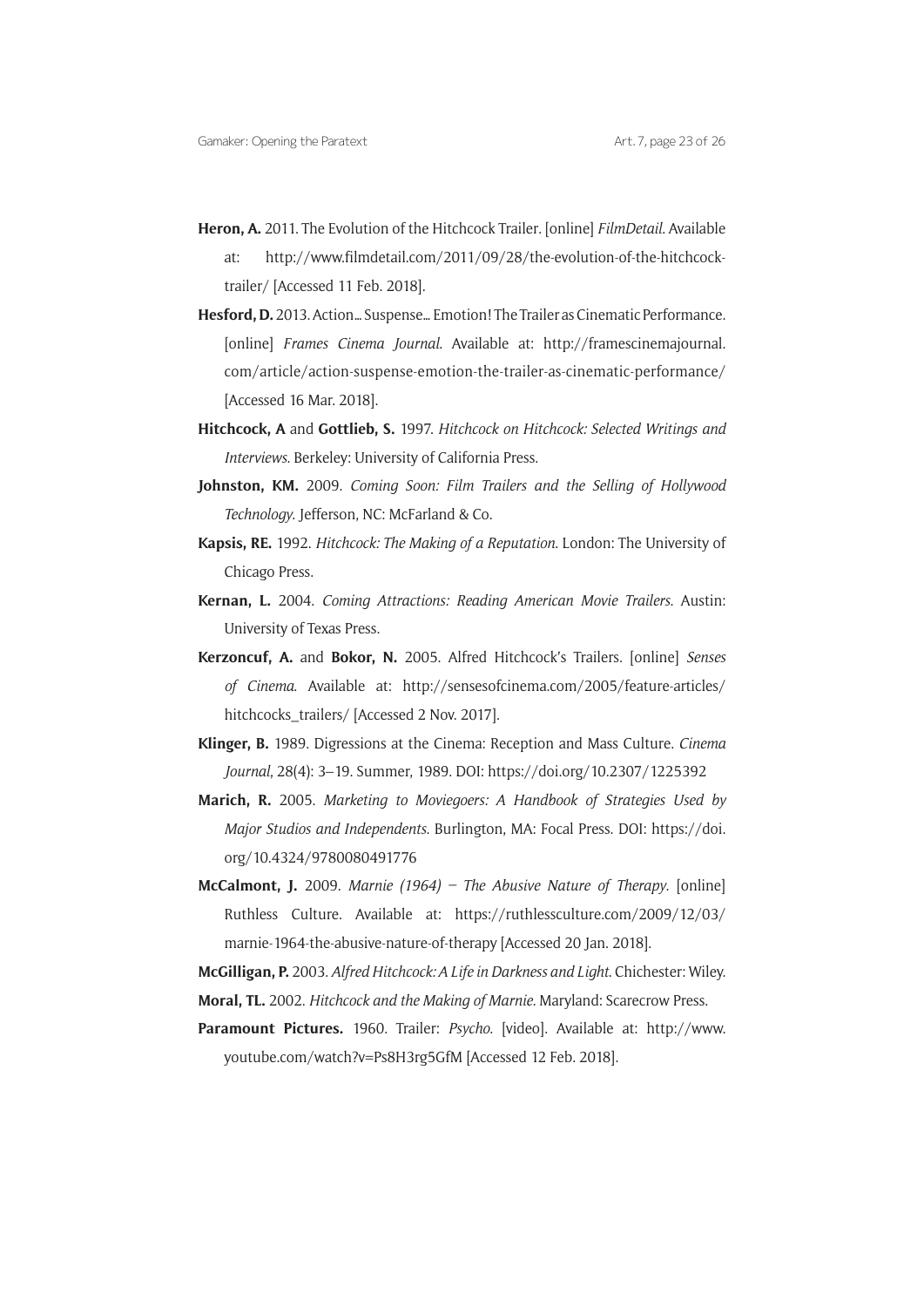**Schickel, R.** 1966, August 26. Review: Torn Curtain. *Life*, 61(9): 17.

- **Scott, HG** and **Truffaut, F.** 1985. *Hitchcock* (Revised Edition). New York: Simon & Shuster.
- **Sella, M.** 2002. The 150-Second Sell, Take 34. [online] *The New York Times Magazine*. Available at: http://www.nytimes.com/2002/07/28/magazine/the-150-secondsell-take-34.html [Accessed 15 Mar. 2018].
- **Shrum, LJ.** (ed.) 2012. *The Psychology of Entertainment Media: Blurring the Lines Between Entertainment and Persuasion,* 2nd Edition. New York: Routledge. DOI: https://doi.org/10.4324/9780203828588
- **The Selsnick Studio.** 1940. Trailer: *Rebecca*. [video]. Available at: http://www. youtube.com/watch?v=t3YJcW2UQiw [Accessed 22 Jan. 2018].
- **Thompson, K.** 1986. The Concept of Cinematic Excess. In: Braudy, L and Cohen, M (eds.), *Film Theory and Criticism: Introductory Readings*, 513–524, New York: Oxford University.
- **Universal International Pictures.** 1954. Trailer: *Magnificent Obsession*. [video]. Available at: http://www.youtube.com/watch?v=Hlz1KlRM5kI [Accessed 13 Apr. 2018].
- **Universal Studios.** 1942. Trailer: *Saboteur*. [video]. Available at: http://www. youtube.com/watch?v=K4ELyvwPTTk [Accessed 14 Jan. 2018].
- **Universal Studios.** 1943. Trailer: *Shadow of a Doubt*. [video]. Available at: http:// www.youtube.com/watch?v=HHEu5vXUusc [Accessed 13 Apr. 2018].
- **Universal Studios.** 1963. Trailer: *The Birds*. [video]. Available at: http://www. youtube.com/watch?v=lCxR7dlavwg [Accessed 10 Apr. 2018].
- **Universal Studios.** 1964. Trailer: *Marnie*. [video]. Available at: http://www.youtube. com/watch?v=QV\_2-v\_dsAU [Accessed 22 Jul. 2017].
- **Universal Studios.** 1966. Trailer: *Torn Curtain*. [video]. Available at: http://www. youtube.com/watch?v=z2TlfRvNh8M [Accessed 8 Mar. 2018].
- **Universal Studios.** 1969. Trailer: *Topaz*. [video]. Available at: http://www.youtube. com/watch?v=5U1XQH78gwc [Accessed 4 Apr. 2018].
- **Universal Studios.** 1972. Trailer: *Frenzy*. [video]. Available at: http://www.youtube. com/watch?v=0gWjZpkkkIs [Accessed 4 Apr. 2018].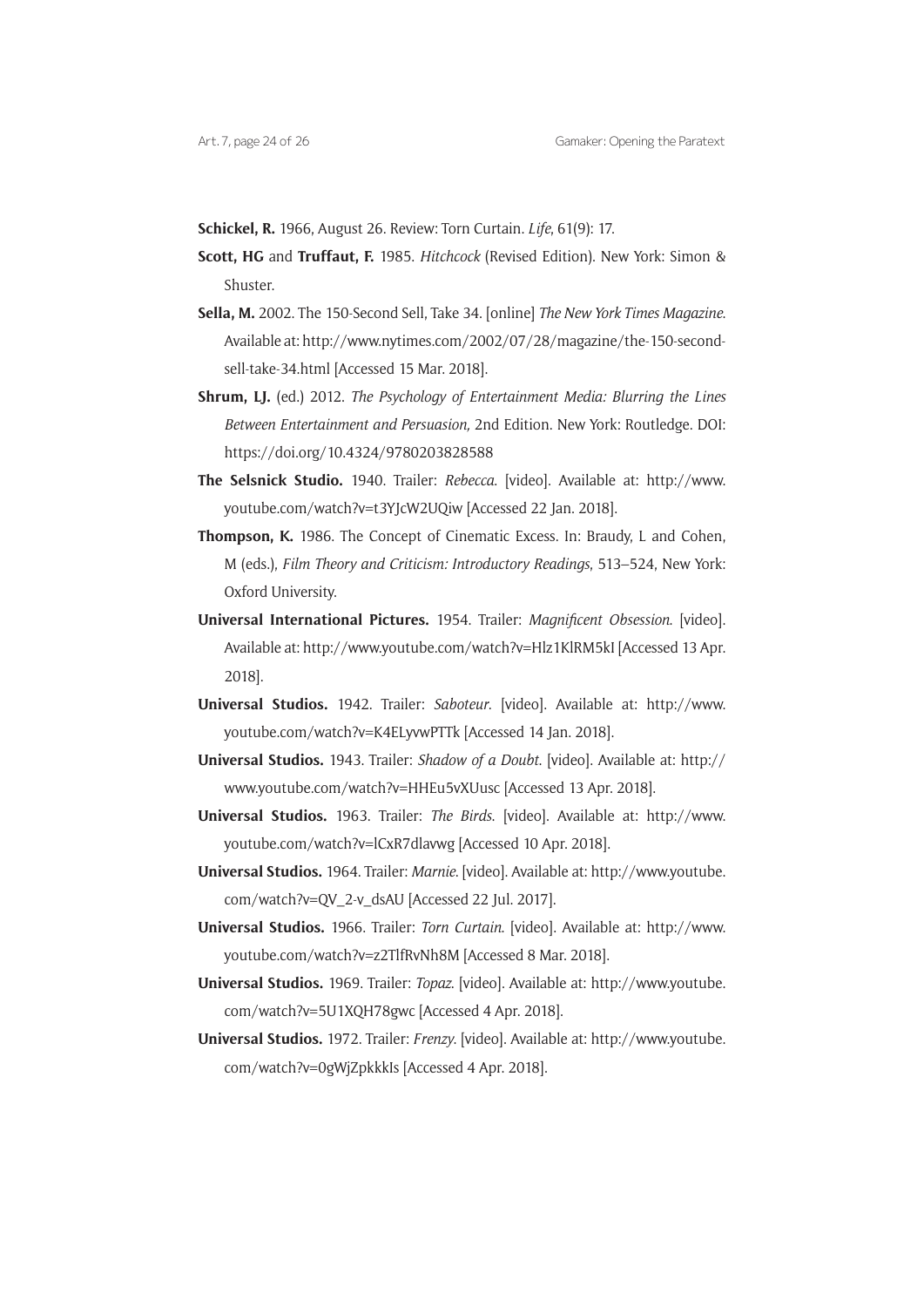- **Universal Studios.** 1976. Trailer: *Family Plot*. [video]. Available at: http://www. youtube.com/watch?v=YVazwgLDFvI [Accessed 6 Apr. 2018].
- **Warner Bros.** 1948. Trailer: *Rope*. [video]. Available at: http://www.youtube.com/ watch?v=8xkQoH8QbVs [Accessed 11 May 2018].
- **Warner Bros.** 1956. Trailer: *The Wrong Man*. [video]. Available at: http://www. youtube.com/watch?v=\_wpZuOhvrao [Accessed 5 May 2018].
- **Wernick, A.** 1991. *Promotional Culture: Advertising and Ideology in Late Capitalism*. London: Sage. DOI: https://doi.org/10.1007/978-1-349-22346-6\_17
- **Wood, R.** 2002. *Hitchcock's Films Revisited*. New York: Columbia University Press.

### **Filmography**

*Alfred Hitchcock Presents…* (1955–1962). [TV programme]. USA: Alfred J. Hitchcock Productions.

*Cape Fear.* (1991). [film] Directed by M. Scorsese. USA: Amblin.

- *Marnie.* (1964). [film] Directed by A. Hitchcock. USA: Universal Studios.
- *North by Northwest.* (1959). [film] Directed by A. Hitchcock. USA: Metro-Goldwyn-Mayer.
- **Psycho.** (1960). [film] Directed by A. Hitchcock. USA: Paramount Pictures.
- *Rear Window.* (1954). [film] Directed by A. Hitchcock. USA: Paramount Pictures.
- *The Birds.* (1963). [film] Directed by A. Hitchcock. USA: Universal Studios.
- *The Man Who Knew Too Much.* (1956). [film] Directed by A. Hitchcock. USA: Paramount Pictures.
- *The Trouble with Harry.* (1955). [film] Directed by A. Hitchcock. USA: Alfred J. Hitchcock Productions.
- The Wrong Man. (1956). [film] Directed by A. Hitchcock. USA: Warner Bros.
- *To Catch a Thief.* (1955). [film] Directed by A. Hitchcock. USA: Paramount Pictures.
- Vertigo. (1958). [film] Directed by A. Hitchcock. USA: Alfred J. Hitchcock Productions.